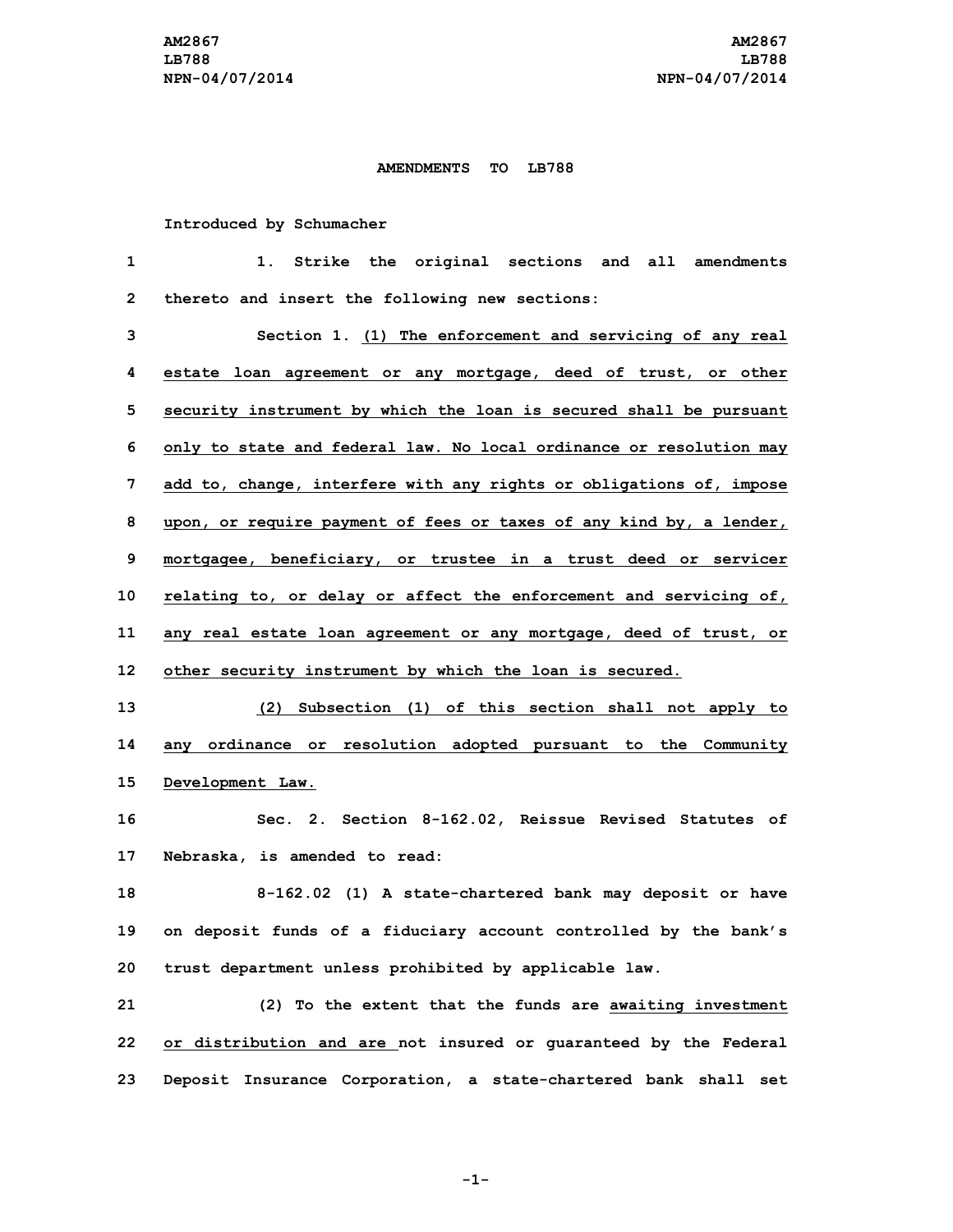## **AM2867 AM2867 LB788 LB788 NPN-04/07/2014 NPN-04/07/2014**

 **aside collateral as security under the control of appropriate fiduciary officers and bank employees. The bank shall place pledged assets of fiduciary accounts in the joint custody or control of not fewer than two of the fiduciary officers or employees of the bank designated for that purpose by the board of directors. The bank may maintain the investments of <sup>a</sup> fiduciary account off-premises if consistent with applicable law and if the bank maintains adequate safeguards and controls. The market value of the collateral shall at all times equal or exceed the amount of the uninsured or unguaranteed fiduciary funds awaiting investment or distribution.**

 **(3) <sup>A</sup> state-chartered bank may satisfy the collateral requirements of this section with any of the following: (a) Direct obligations of the United States or other obligations fully guaranteed by the United States as to principal and interest; (b) readily marketable securities of the classes in which banks, trust companies, or other corporations exercising fiduciary powers are permitted to invest fiduciary funds under applicable state law; and (c) surety bonds, to the extent the surety bonds provide adequate security, unless prohibited by applicable law.**

 **(4) <sup>A</sup> state-chartered bank, acting in its fiduciary capacity, may deposit funds of <sup>a</sup> fiduciary account that are awaiting investment or distribution with an affiliated insured depository institution unless prohibited by applicable law. The bank may set aside collateral as security for <sup>a</sup> deposit by or with an affiliate of fiduciary funds awaiting investment or distribution, as it would if the deposit was made at the bank, unless such action is prohibited by applicable law.**

**-2-**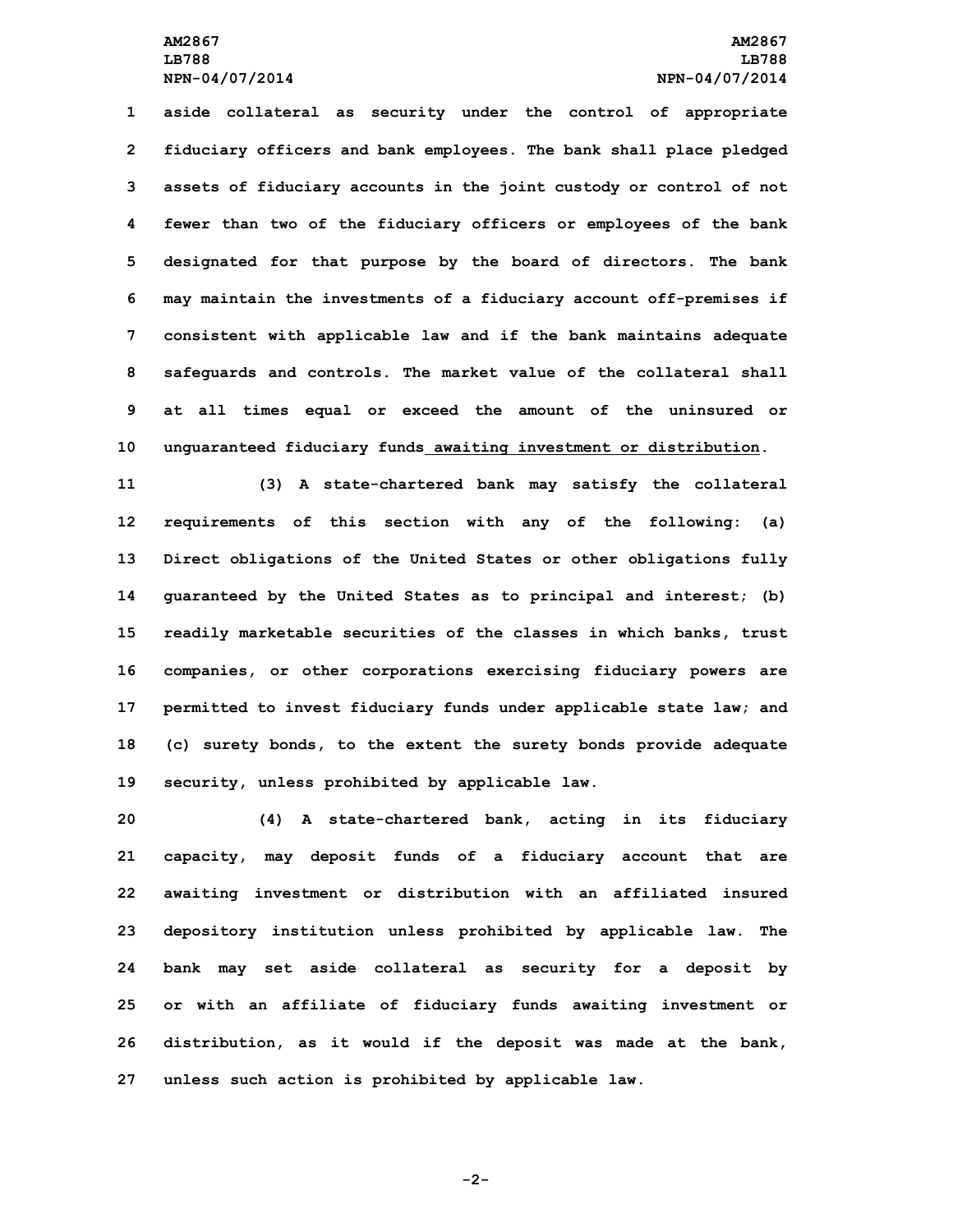**1 (5) Public funds deposited in and held by <sup>a</sup> 2 state-chartered bank are not subject to this section.**

 **(6) This section does not apply to <sup>a</sup> fiduciary account in which, pursuant to the terms of the governing instrument, full investment authority is retained by the grantor or is vested in persons or entities other than the state-chartered bank and the bank, acting in its fiduciary capacity, does not have the power to exert any influence over investment decisions.**

**9 Sec. 3. Section 8-1401, Reissue Revised Statutes of 10 Nebraska, is amended to read:**

 **8-1401 (1) No person organized under the Business Corporation Act, the Credit Union Act, the Nebraska Banking Act, the Nebraska Industrial Development Corporation Act, the Nebraska Nonprofit Corporation Act, the Nebraska Professional Corporation Act, the Nebraska Trust Company Act, or Chapter 8, article 3, or otherwise authorized to conduct business in Nebraska or organized under the laws of the United States, shall be required to disclose any records or information, financial or otherwise, that it deems confidential concerning its affairs or the affairs of any person with which it is doing business to any person, party, agency, or organization, unless:**

 **(a) The disclosure relates to <sup>a</sup> lawyers trust account and is required to be made to the Counsel for Discipline of the Nebraska Supreme Court pursuant to <sup>a</sup> rule adopted by the Nebraska Supreme Court;**

**26 (b) The disclosure is governed by rules for discovery 27 promulgated pursuant to section 25-1273.01;**

**-3-**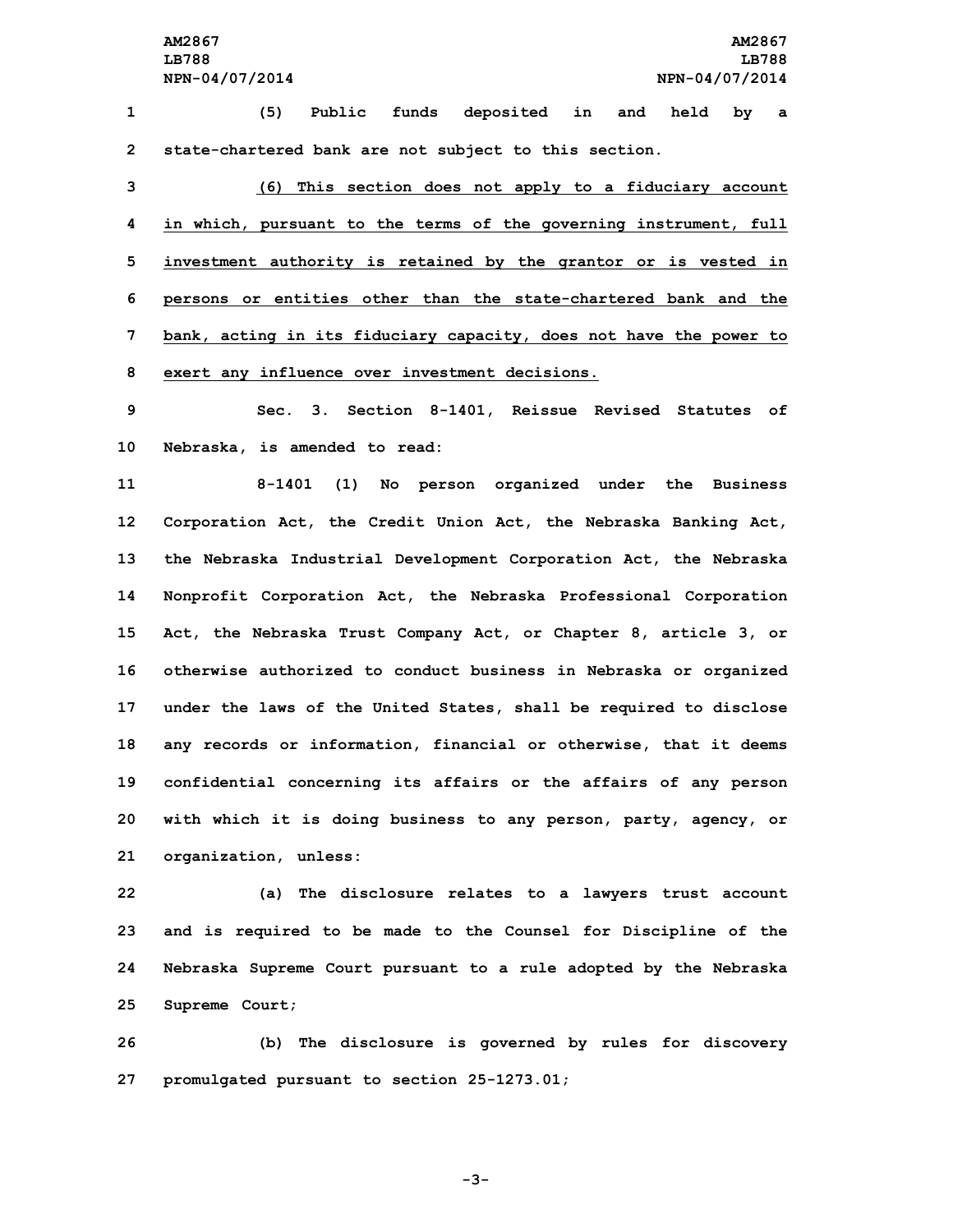**1 (c) The disclosure is made pursuant to section 5 of this 2 act;**

 **(c) (d) The request for disclosure is made by <sup>a</sup> law enforcement agency regarding <sup>a</sup> crime, <sup>a</sup> fraud, or any other unlawful activity in which the person to whom the request for disclosure is made is or may be <sup>a</sup> victim of such crime, fraud, or unlawful activity;**

 **(d) (e) The request for disclosure is made by <sup>a</sup> governmental agency which is <sup>a</sup> duly constituted supervisory regulatory agency of the person to whom the request for disclosure is made and the disclosure relates to examinations, audits, investigations, or inquiries of such persons;**

 **(e) (f) The request for disclosure is made pursuant to subpoena issued under the laws of this state by <sup>a</sup> governmental agency exercising investigatory or adjudicative functions with respect to <sup>a</sup> matter within the agency's jurisdiction;**

**17 (f) (g) The production of records is pursuant to <sup>a</sup> 18 written demand of the Tax Commissioner under section 77-375;**

**19 (g) (h) There is first presented to such person <sup>a</sup> 20 subpoena, summons, or warrant issued by <sup>a</sup> court of competent 21 jurisdiction;**

**22 (h) (i) <sup>A</sup> statute by its terms or rules and regulations 23 adopted and promulgated thereunder requires the disclosure, other 24 than by subpoena, summons, warrant, or court order;**

**25 (i) (j) There is presented to such person an order of <sup>a</sup> 26 court of competent jurisdiction setting forth the exact nature and 27 limits of such required disclosure and <sup>a</sup> showing that all persons**

**-4-**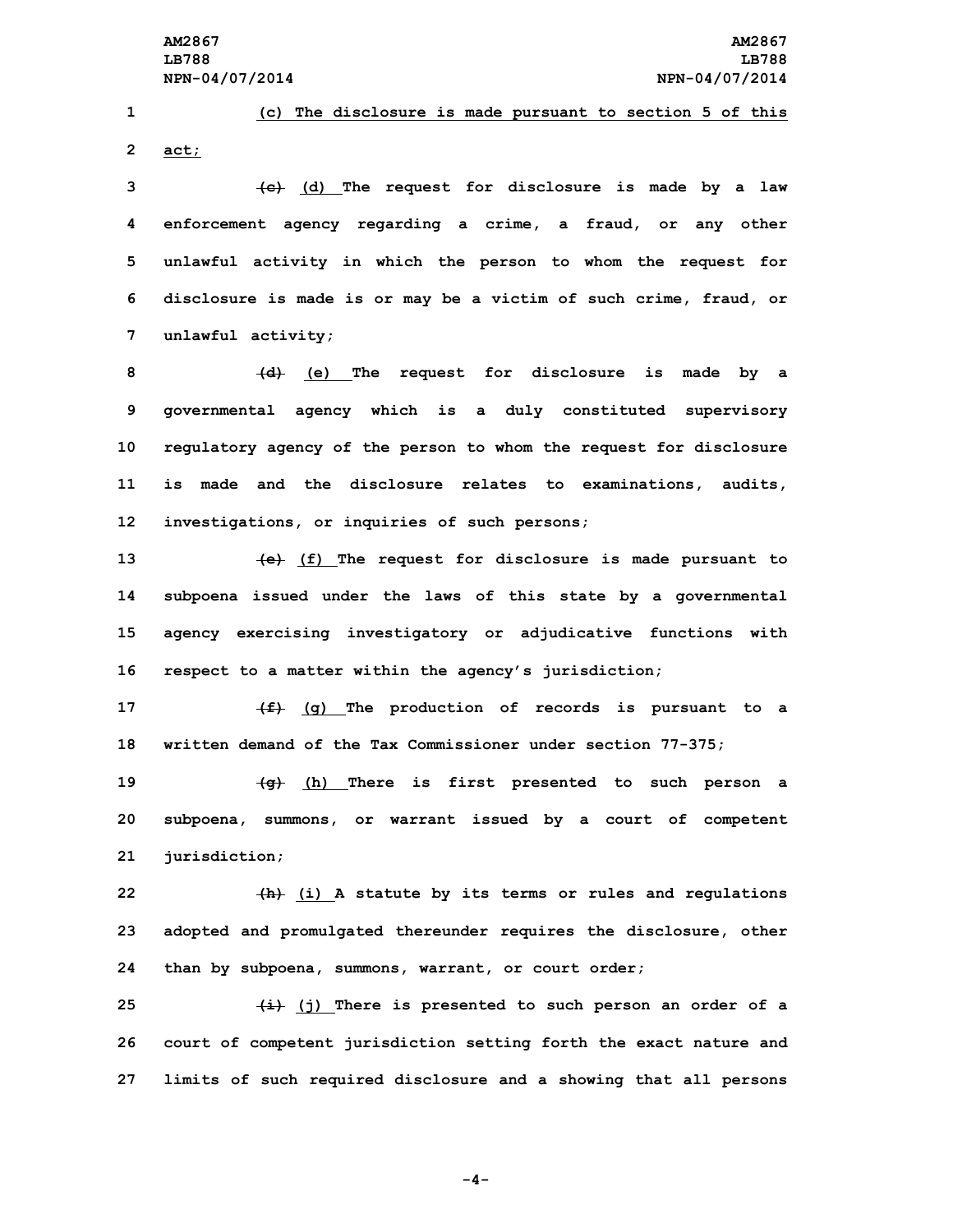**1 to be affected by such order have had reasonable notice and an 2 opportunity to be heard upon the merits of such order;**

 **(j) (k) The request for disclosure relates to information or records regarding the balance due, monthly payments due, payoff amounts, payment history, interest rates, due dates, or similar information for indebtedness owed by <sup>a</sup> deceased person when the request is made by <sup>a</sup> person having an ownership interest in real estate or personal property which secures such indebtedness owed to the person to whom the request for disclosure is made; or**

 **(k) (l) There is first presented to such person the written permission of the person about whom records or information is being sought authorizing the release of the requested records or information.**

 **(2) Any person who makes <sup>a</sup> disclosure of records or information as required by this section shall not be held civilly or criminally liable for such disclosure in the absence of malice, bad faith, intent to deceive, or gross negligence.**

**18 Sec. 4. Section 8-1402, Reissue Revised Statutes of 19 Nebraska, is amended to read:**

 **8-1402 (1) Any person, party, agency, or organization requesting disclosure of records or information pursuant to section 8-1401 shall pay the costs of providing such records or information, unless:**

**24 (a) The request for disclosure is made pursuant to 25 subdivision (1)(a) of section 8-1401 and <sup>a</sup> Nebraska Supreme Court 26 rule provides for the method of payment;**

**27 (b) The request is made pursuant to subdivision (1)(b) of**

**-5-**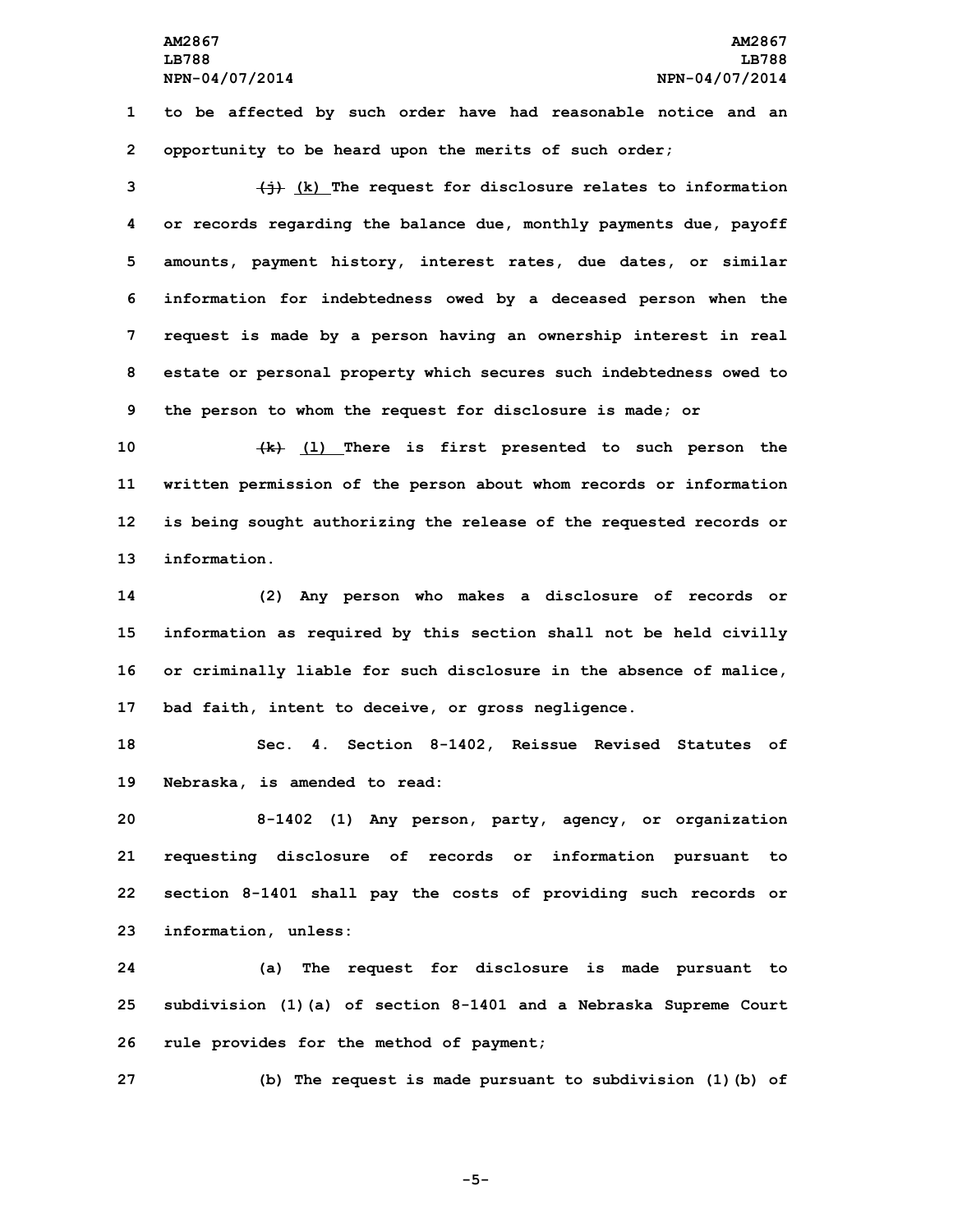**AM2867 AM2867 LB788 LB788 NPN-04/07/2014 NPN-04/07/2014**

**1 section 8-1401 and the rules for discovery provide for the method 2 of payment;**

 **(c) The request for disclosure is made pursuant to subdivision (1)(c) or (1)(d) (1)(d) or (1)(e) of section 8-1401; (d) Otherwise ordered by <sup>a</sup> court of competent jurisdiction; or**

**7 (e) The person making the disclosure waives any or all of 8 the costs.**

 **(2) The requesting person, party, agency, or organization shall pay five dollars per hour per person for the time actually spent on the service or, if such person can show that its actual expense in providing the records or information was greater than five dollars per hour per person, it shall be paid the actual cost of providing the records or information.**

 **(3) No person authorized to receive payment pursuant to subsection (1) of this section has an obligation to provide any records or information pursuant to section 8-1401 until assurances are received that the costs due under this section will be paid, except for requests made pursuant to subdivisions (1)(c), (1)(d), (1)(e), and (1)(f) (1)(d), (1)(e), (1)(f), and (1)(g) of section 21 8-1401.**

**22 Sec. 5. (1) This section does not apply to:**

**23 (a) Real property owned by <sup>a</sup> decedent; or**

 **(b) The contents of <sup>a</sup> safety deposit box rented by <sup>a</sup> decedent from <sup>a</sup> state-chartered or federally chartered bank, savings bank, building and loan association, savings and loan association, or credit union.**

**-6-**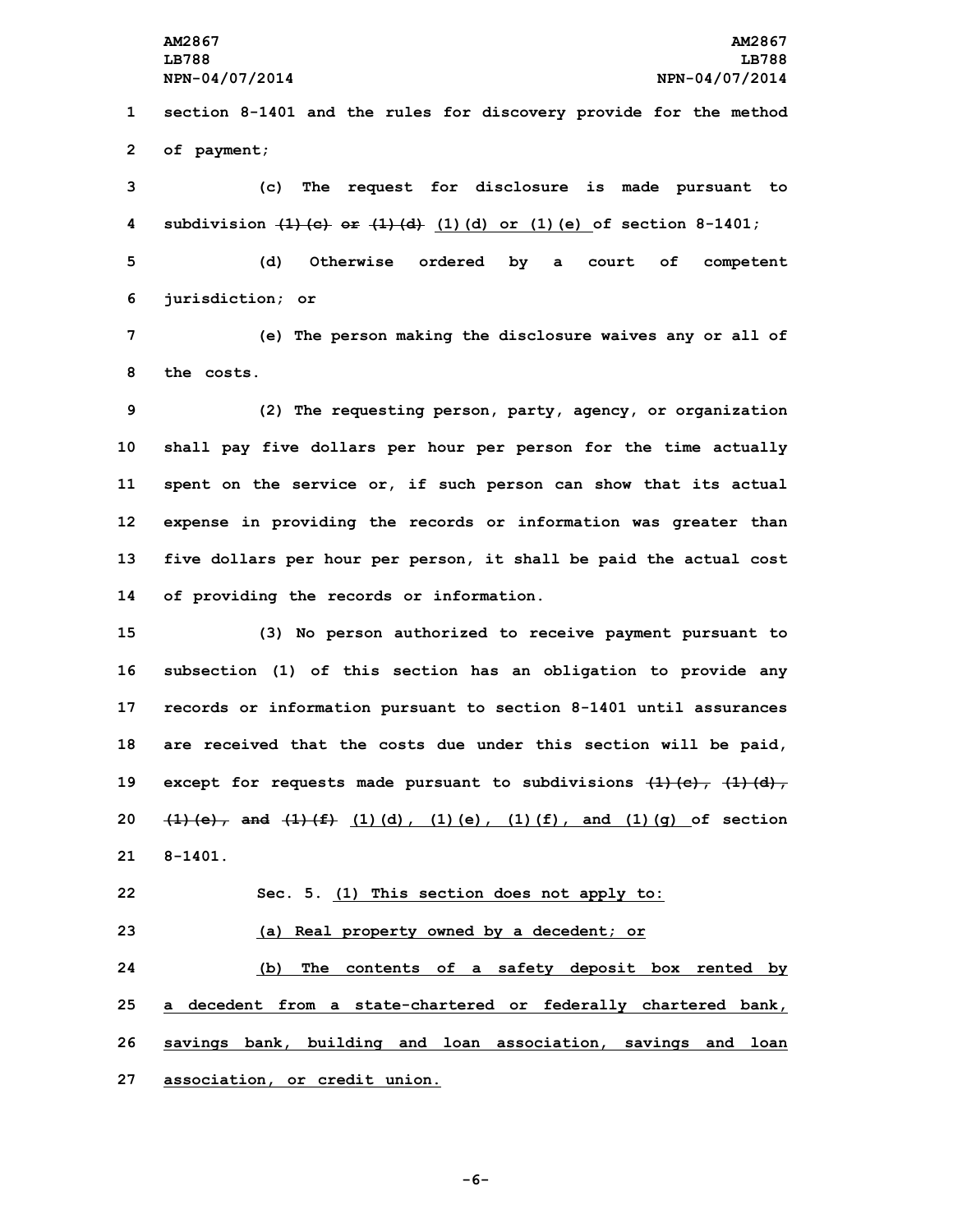| $\mathbf{1}$ | (2) After the death of a decedent, a person (a) indebted           |
|--------------|--------------------------------------------------------------------|
| $\mathbf{2}$ | to the decedent or (b) having possession of (i) personal property, |
| 3            | (ii) an instrument evidencing a debt, (iii) an obligation, (iv)    |
| 4            | a chose in action, (v) a life insurance policy, (vi) a bank        |
| 5            | account, (vii) a certificate of deposit, or (viii) intangible      |
| 6            | property, including annuities, fixed income investments, mutual    |
| 7            | funds, cash, money market accounts, or stocks, belonging to the    |
| 8            | decedent, shall furnish the value of the indebtedness or property  |
| 9            | on the date of death and the names of the known or designated      |
| 10           | beneficiaries of property described in this subsection to a person |
| 11           | who is (A) an heir at law of the decedent, (B) a devisee of the    |
| 12           | decedent or a person nominated as a personal representative in a   |
| 13           | will of the decedent, or (C) an agent or attorney authorized in    |
| 14           | writing by any such person described in subdivision (A) or (B) of  |
| 15           | this subdivision, with a copy of such authorization attached to    |
| 16           | the affidavit, and who also presents an affidavit containing the   |
| 17           | information required by subsection (3) of this section.            |
| 18           | (3) An affidavit presented under subsection (2) of this            |
| 19           | section shall state:                                               |
| 20           | The name, address, social security number if<br>(a)                |
| 21           | available, and date of death of the decedent;                      |
| 22           | (b) The name and address of the affiant and that the               |
| 23           | affiant is (A) an heir at law of the decedent, (B) a devisee of    |
| 24           | the decedent or a person nominated as a personal representative in |
| 25           | a will of the decedent, or (C) an agent or attorney authorized in  |

**26 writing by any such person described in subdivision (A) or (B) of**

**27 this subdivision;**

**-7-**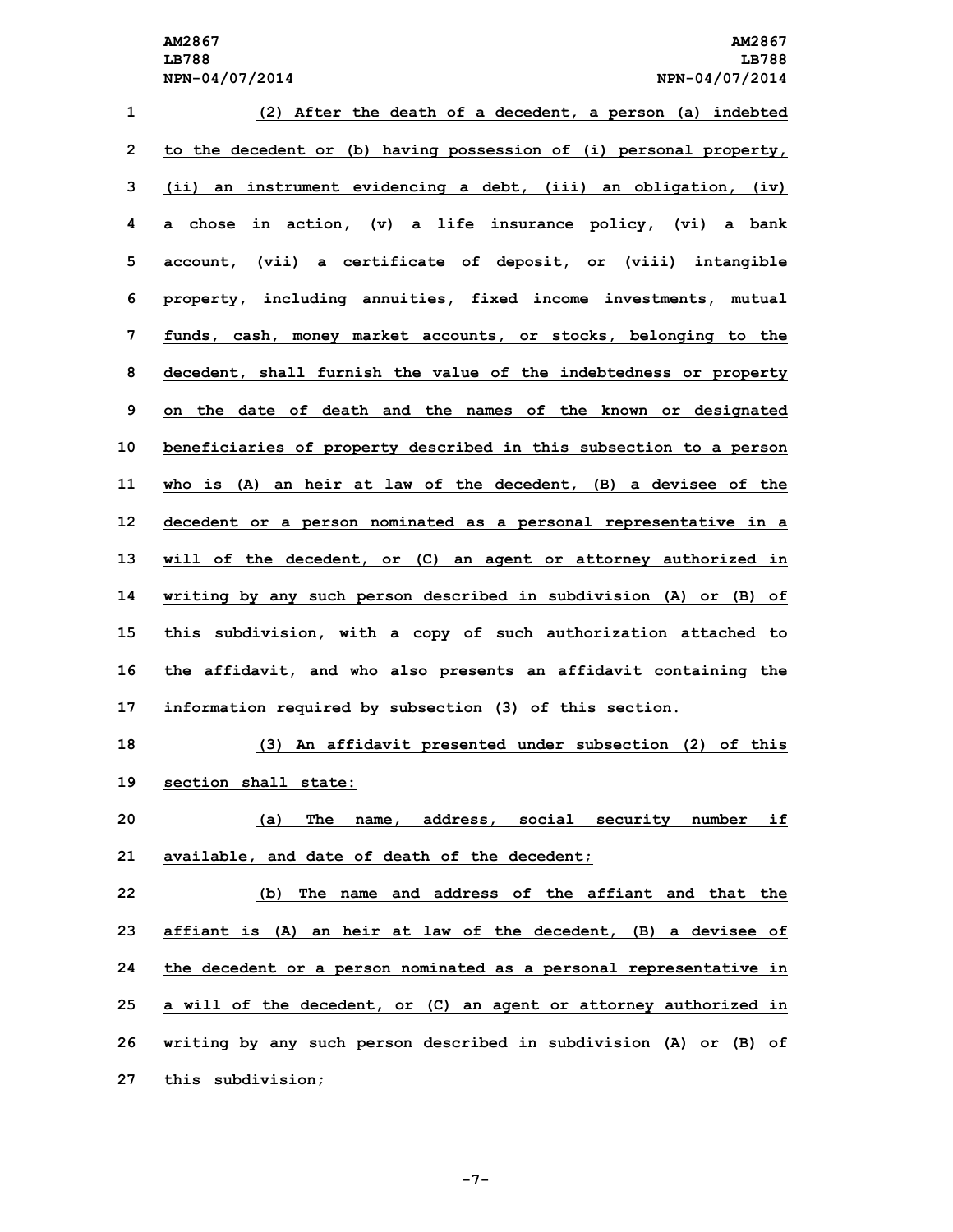| 1            | That the disclosure of the value on the date of<br>(c)              |
|--------------|---------------------------------------------------------------------|
| $\mathbf{2}$ | death is necessary to determine whether the decedent's estate can   |
| 3            | be administered under the summary procedures set forth in section   |
| 4            | 30-24,125 to assist in the determination of the inheritance tax in  |
| 5            | an estate that is not subject to probate or to assist a conservator |
| 6            | or guardian in the preparation of a final accounting subsequent to  |
| 7            | the death of the decedent;                                          |
| 8            | That the affiant is answerable and accountable for<br>(d)           |
| 9            | the information received to the decedent's personal representative, |
| 10           | if any, or to any other person having a superior right to the       |
| 11           | property or indebtedness;                                           |
| 12           | That the affiant swears or affirms<br>that all<br>(e)               |
| 13           | statements in the affidavit are true and material and further       |
| 14           | acknowledges that any false statement may subject the person to     |
| 15           | penalties relating to perjury under section 28-915; and             |
| 16           | That no application or petition for the appointment<br>(f)          |
| 17           | of a personal representative is pending or has been granted in any  |
| 18           | jurisdiction.                                                       |
| 19           | (4) A person presented with an affidavit under subsection           |
| 20           | (2) of this section shall provide the requested information within  |
| 21           | five business days after being presented with the affidavit.        |
| 22           | (5) A person who acts in good faith reliance on an                  |
| 23           | affidavit presented under subsection (2) of this section is immune  |
| 24           | from liability for the disclosure of the requested information.     |
| 25           | Sec. 6. Section 8-1403, Reissue Revised Statutes of                 |
| 26           | Nebraska, is amended to read:                                       |
| 27           | 8-1403 For purposes of sections 8-1401 and 8-1402 and               |

**-8-**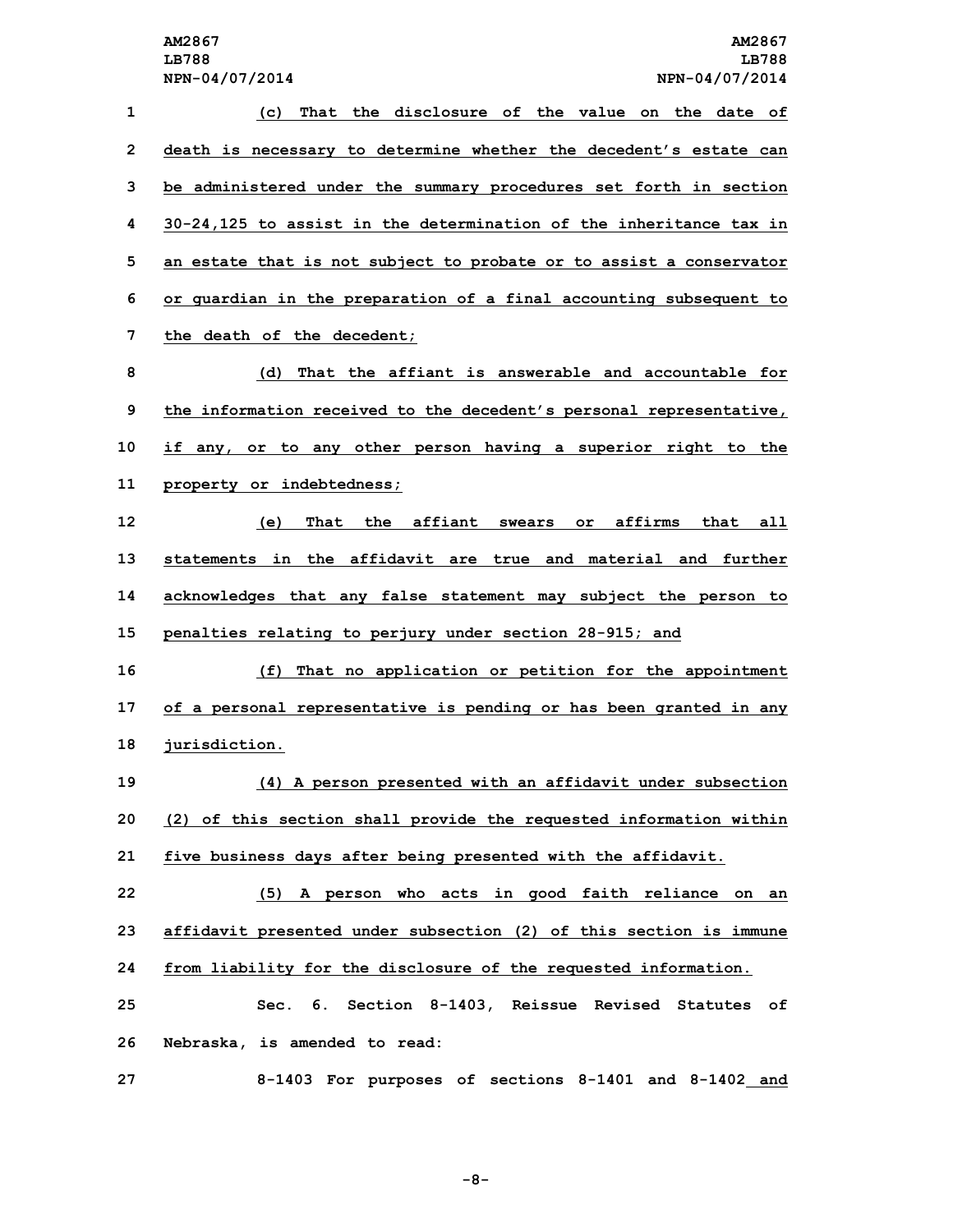**1 section 5 of this act:**

 **(1) Governmental agency means any agency, department, or commission of this state or any authorized officer, employee, or agent of such agency, department, or commission; (2) Law enforcement agency means an agency or department of this state or of any political subdivision of this state that obtains, serves, and enforces arrest warrants or that conducts or engages in prosecutions for violations of the law; and (3) Person means any individual, corporation, partnership, limited liability company, association, joint stock association, trust, unincorporated organization, and any other legal entity. Sec. 7. Section 27-803, Reissue Revised Statutes of Nebraska, is amended to read: 27-803 Subject to the provisions of section 27-403, the following are not excluded by the hearsay rule, even though the declarant is available as a witness: (1) <sup>A</sup> statement relating to <sup>a</sup> startling event or condition made while the declarant was under the stress of**

**20 excitement caused by the event or condition;**

 **(2) <sup>A</sup> statement of the declarant's then existing state of mind, emotion, sensation, or physical condition (such as intent, plan, motive, design, mental feeling, pain, and bodily health), but not including <sup>a</sup> statement of memory or belief to prove the fact remembered or believed unless it relates to the execution, revocation, identification, or terms of declarant's will;**

**27 (3) Statements made for purposes of medical diagnosis or**

**-9-**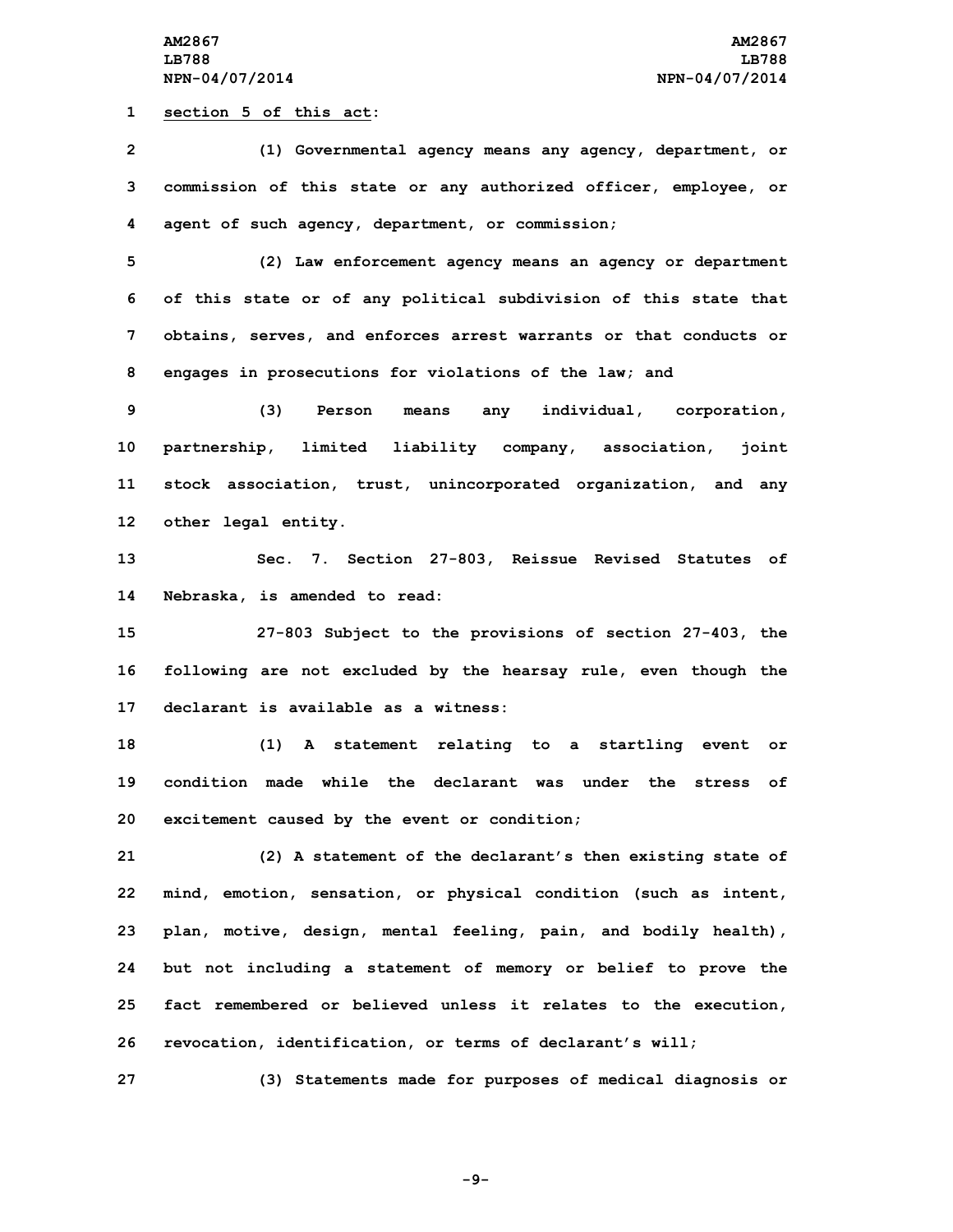**treatment and describing medical history, or past or present symptoms, pain, or sensations, or the inception or general character of the cause or external source thereof insofar as reasonably pertinent to diagnosis or treatment;**

 **(4) <sup>A</sup> memorandum or record concerning <sup>a</sup> matter about which <sup>a</sup> witness once had knowledge but now has insufficient recollection to enable him or her to testify fully and accurately, shown to have been made or adopted by the witness when the matter was fresh in his or her memory and to reflect that knowledge correctly. If admitted, the memorandum or record may be read into evidence but may not itself be received as an exhibit unless offered by an adverse party;**

 **(5)(a) <sup>A</sup> memorandum, report, record, or data compilation, in any form, of acts, events, or conditions, other than opinions or diagnoses, made at or near the time of such acts, events, or conditions, in the course of <sup>a</sup> regularly conducted activity, if it was the regular course of such activity to make such memorandum, report, record, or data compilation at the time of such act, event, or condition, or within <sup>a</sup> reasonable time thereafter, as shown by the testimony of the custodian or other qualified witness unless the source of information or method or circumstances of preparation indicate lack of trustworthiness. The circumstances of the making of such memorandum, report, record, or data compilation, including lack of personal knowledge by the entrant or maker, may be shown to affect its weight.;**

**26 (b) <sup>A</sup> memorandum, report, record, or data compilation, in 27 any form, of acts, events, or conditions, other than opinions or**

**-10-**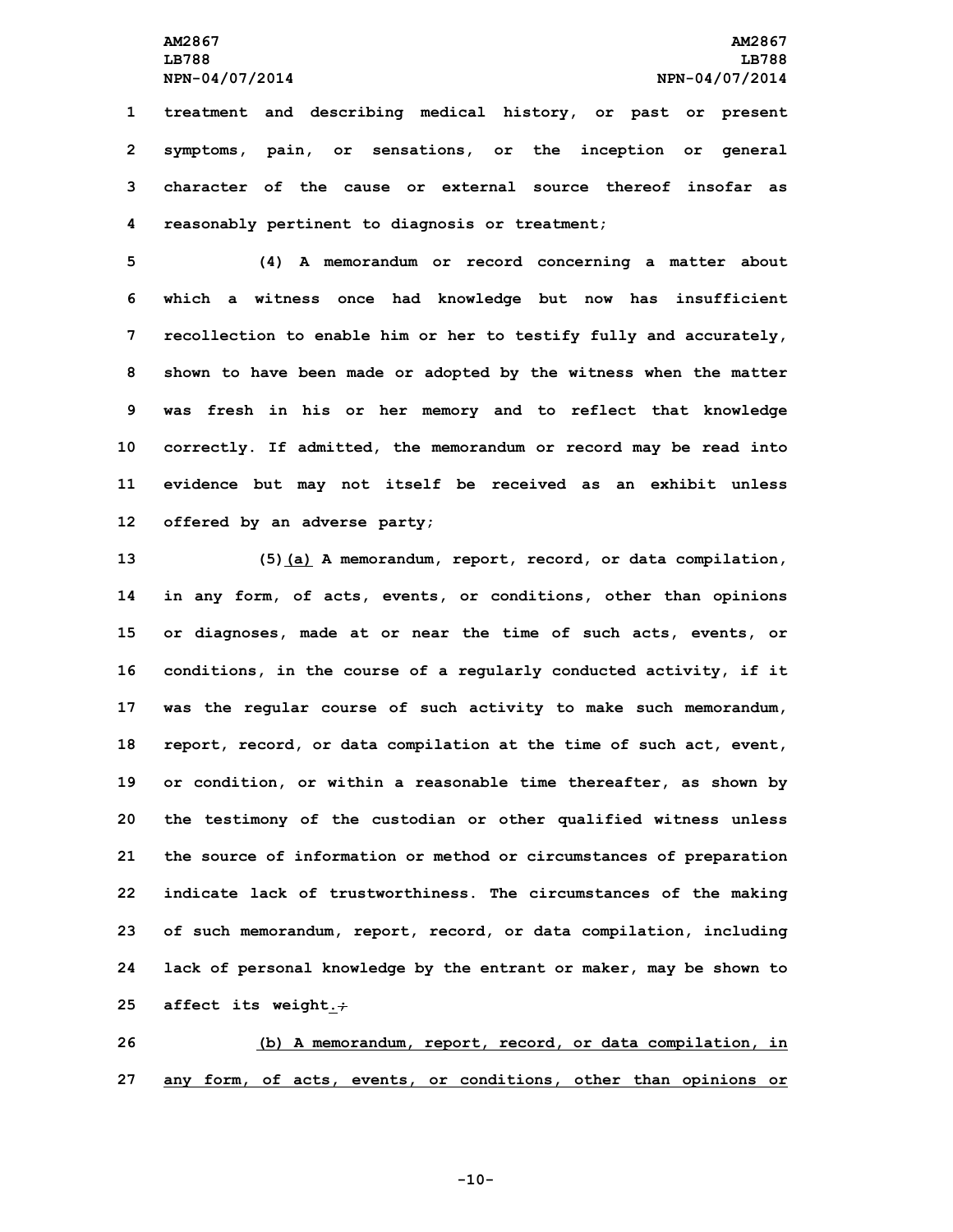**diagnoses, that was received or acquired in the regular course of business by an entity from another entity and has been incorporated into and kept in the regular course of business of the receiving or acquiring entity; that the receiving or acquiring entity typically relies upon the accuracy of the contents of the memorandum, report, record, or data compilation; and that the circumstances otherwise indicate the trustworthiness of the memorandum, report, record, or data compilation, as shown by the testimony of the custodian or other qualified witness. Subdivision (5)(b) of this section shall not apply in any criminal proceeding;**

 **(6) Evidence that <sup>a</sup> matter is not included in the memoranda, reports, records, or data compilations, in any form, kept in accordance with the provisions of subdivision (5) of this section to prove the nonoccurrence or nonexistence of the matter, if the matter was of <sup>a</sup> kind of which <sup>a</sup> memorandum, report, record, or data compilation was regularly made and preserved, unless the sources of information or other circumstances indicate a lack of trustworthiness;**

 **(7) Upon reasonable notice to the opposing party prior to trial, records, reports, statements, or data compilations made by <sup>a</sup> public official or agency of facts required to be observed and recorded pursuant to <sup>a</sup> duty imposed by law, unless the sources of information or the method or circumstances of the investigation are shown by the opposing party to indicate <sup>a</sup> lack of trustworthiness;**

**25 (8) Records or data compilations, in any form, of births, 26 fetal deaths, deaths, or marriages, if the report thereof was made 27 to <sup>a</sup> public office pursuant to requirements of law;**

**-11-**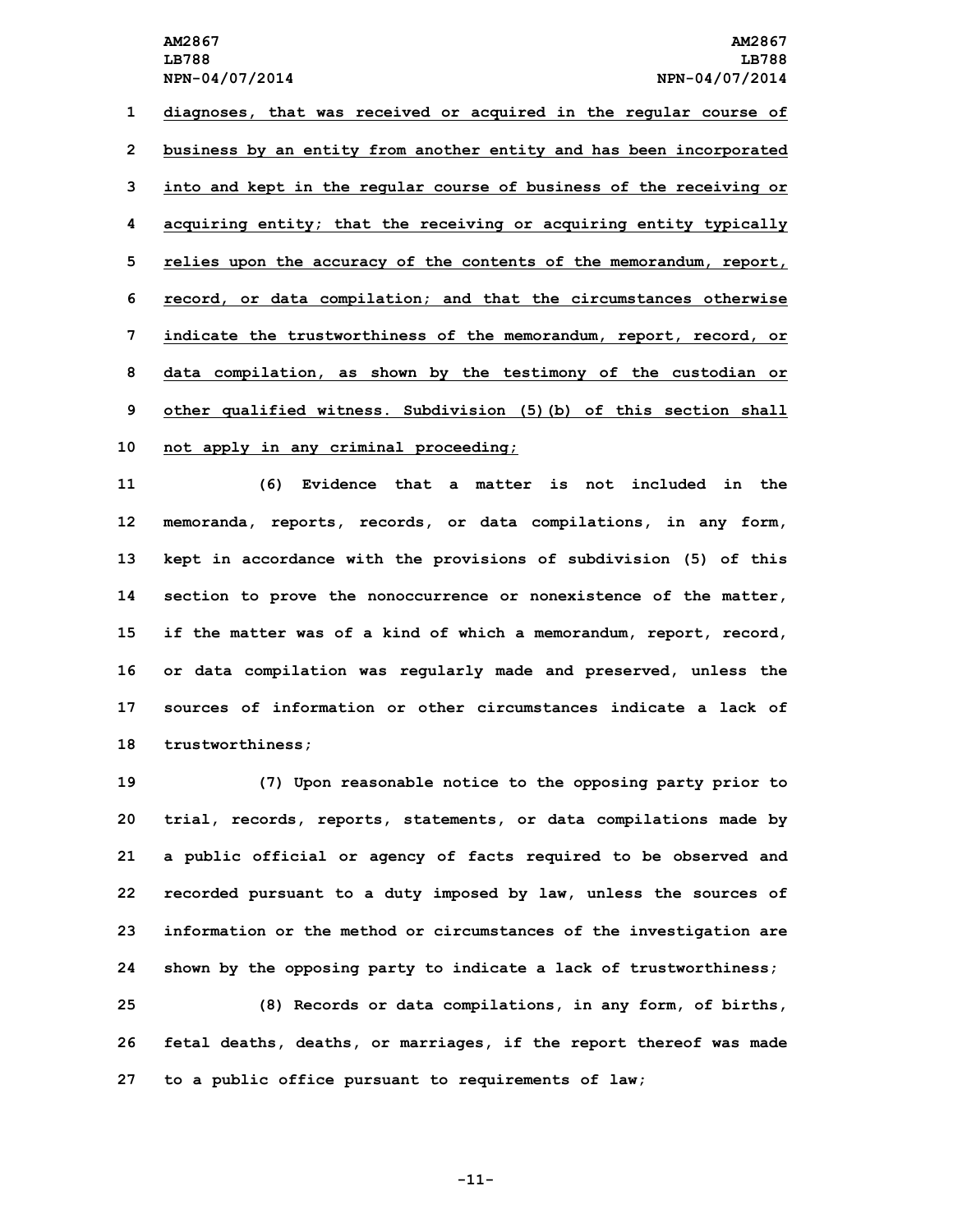**(9) To prove the absence of <sup>a</sup> record, report, statement, or data compilation, in any form, or the nonoccurrence or nonexistence of <sup>a</sup> matter of which <sup>a</sup> record, report, statement, or data compilation, in any form, was regularly made and preserved by <sup>a</sup> public office or agency, evidence in the form of <sup>a</sup> certification in accordance with section 27-902, or testimony, that diligent search failed to disclose the record, report, statement, or data compilation or entry;**

 **(10) Statements of births, marriages, divorces, deaths, legitimacy, ancestry, relationship by blood or marriage, or other similar facts of personal or family history, contained in <sup>a</sup> regularly kept record of <sup>a</sup> religious organization;**

 **(11) Statements of fact contained in <sup>a</sup> certificate that the maker performed <sup>a</sup> marriage or other ceremony or administered <sup>a</sup> sacrament, made by <sup>a</sup> member of the clergy, public official, or other person authorized by the rules or practices of <sup>a</sup> religious organization or by law to perform the act certified, and purporting to have been issued at the time of the act or within a reasonable time thereafter;**

 **(12) Statements of births, marriages, divorces, deaths, legitimacy, ancestry, relationship by blood or marriage, or other similar facts of personal or family history contained in family Bibles, genealogies, charts, engravings on rings, inscriptions on family portraits, engravings on urns, crypts, or tombstones or the 25 like;**

**26 (13) The record of <sup>a</sup> document purporting to establish or 27 affect an interest in property, as proof of the content of the**

**-12-**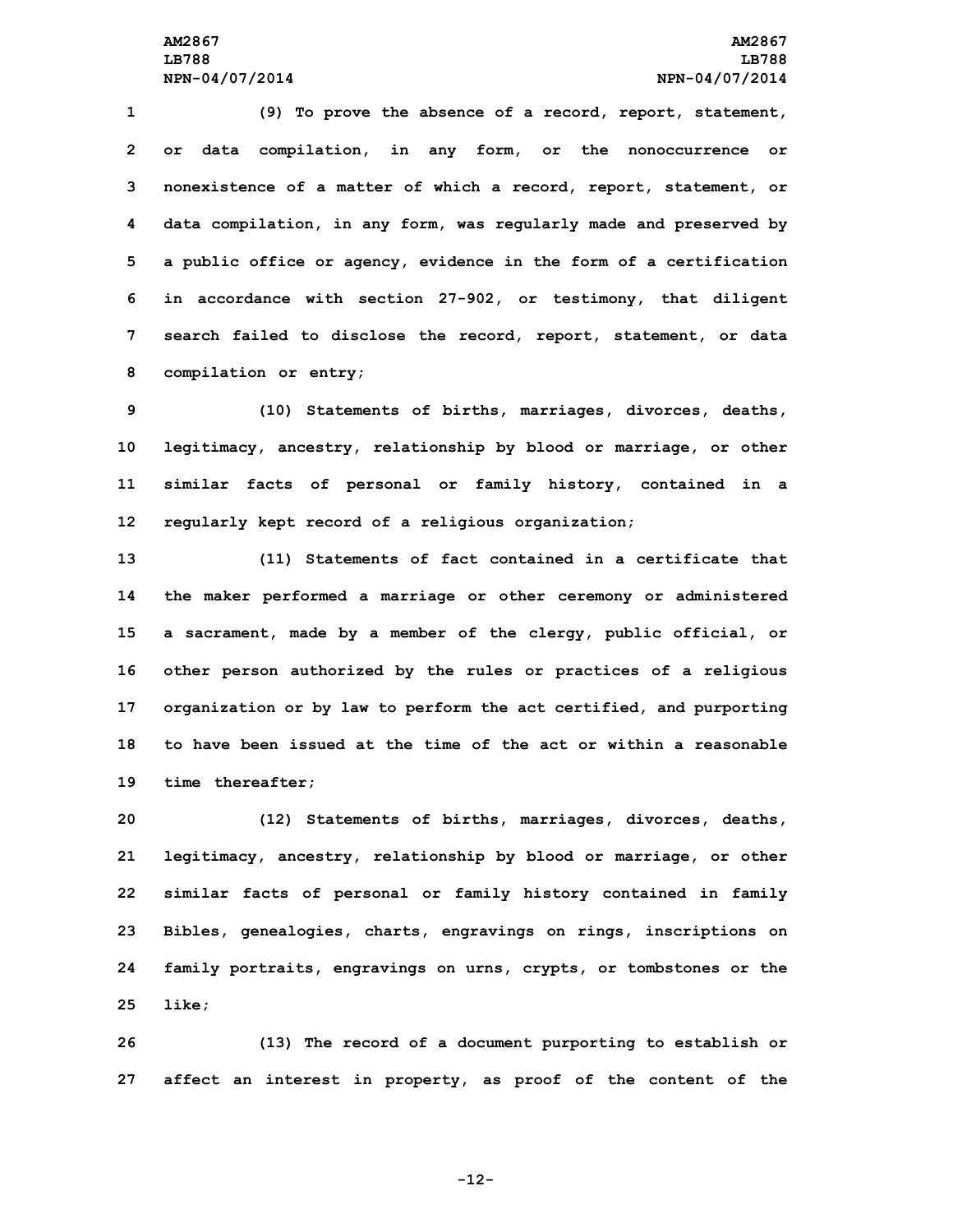**original recorded document and its execution and delivery by each person by whom it purports to have been executed, if the record is <sup>a</sup> record of <sup>a</sup> public office and an applicable statute authorized the recording of documents of that kind in that office;**

 **(14) <sup>A</sup> statement contained in <sup>a</sup> document purporting to establish or affect an interest in property if the matter stated was relevant to the purpose of the document, unless dealings with the property since the document was made have been inconsistent with the truth of the statement or the purport of the document;**

**10 (15) Statements in <sup>a</sup> document in existence thirty years 11 or more whose authenticity is established;**

**12 (16) Market quotations, tabulations, lists, directories, 13 or other published compilations, generally used and relied upon by 14 the public or by persons in particular occupations;**

 **(17) Statements contained in published treatises, periodicals, or pamphlets on <sup>a</sup> subject of history, medicine, or other science or art, established as <sup>a</sup> reliable authority by the testimony or admission of the witness or by other expert testimony or by judicial notice, to the extent called to the attention of an expert witness upon cross-examination or relied upon by the expert witness in direct examination. If admitted, the statements may be read into evidence but may not be received as exhibits;**

 **(18) Reputation among members of his or her family by blood, adoption, or marriage, or among his or her associates, or in the community, concerning <sup>a</sup> person's birth, adoption, marriage, divorce, death, legitimacy, relationship by blood, adoption, or marriage, ancestry, or other similar fact of his or her personal or**

**-13-**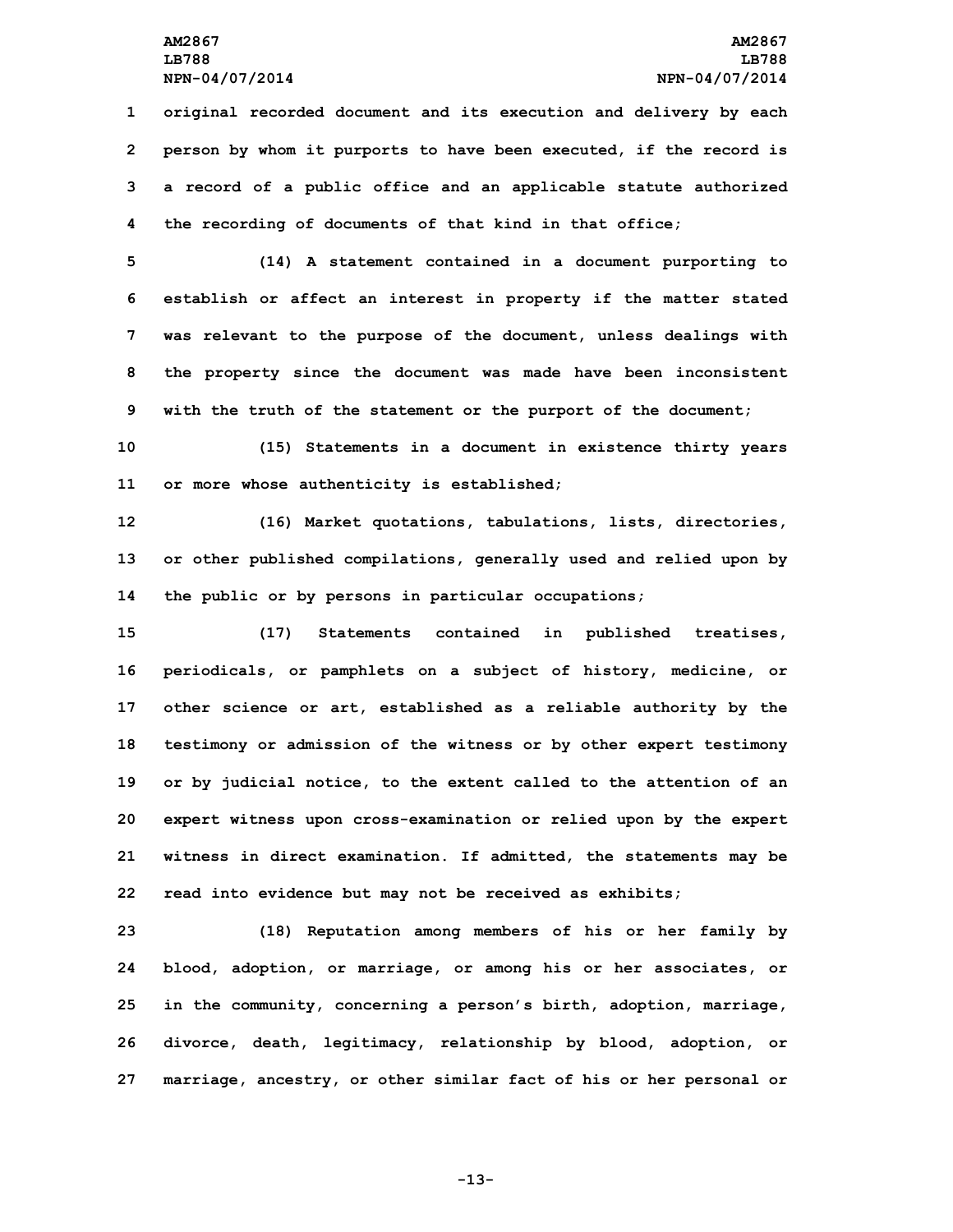**1 family history;**

 **(19) Reputation in <sup>a</sup> community, arising before the controversy, as to boundaries of or customs affecting lands in the community, and reputation as to events of general history important to the community or state or nation in which located;**

**6 (20) Reputation of <sup>a</sup> person's character among his or her 7 associates or in the community;**

 **(21) Evidence of <sup>a</sup> final judgment, entered after <sup>a</sup> trial or upon <sup>a</sup> plea of guilty (but not upon <sup>a</sup> plea of nolo contendere), adjudging <sup>a</sup> person guilty of <sup>a</sup> crime punishable by death or imprisonment in excess of one year, to prove any fact essential to sustain the judgment, but not including, when offered by the government in <sup>a</sup> criminal prosecution for purposes other than impeachment, judgments against <sup>a</sup> person other than the accused. The pendency of an appeal may be shown but does not affect admissibility;**

**17 (22) Judgments as proof of matters of personal, family, 18 or general history, or boundaries, essential to the judgment, if 19 the same would be provable by evidence of reputation; and**

 **(23) <sup>A</sup> statement not specifically covered by any of the foregoing exceptions but having equivalent circumstantial guarantees of trustworthiness, if the court determines that (a) the statement is offered as evidence of <sup>a</sup> material fact, (b) the statement is more probative on the point for which it is offered than any other evidence which the proponent can procure through reasonable efforts, and (c) the general purposes of these rules and the interests of justice will best be served by admission of the**

**-14-**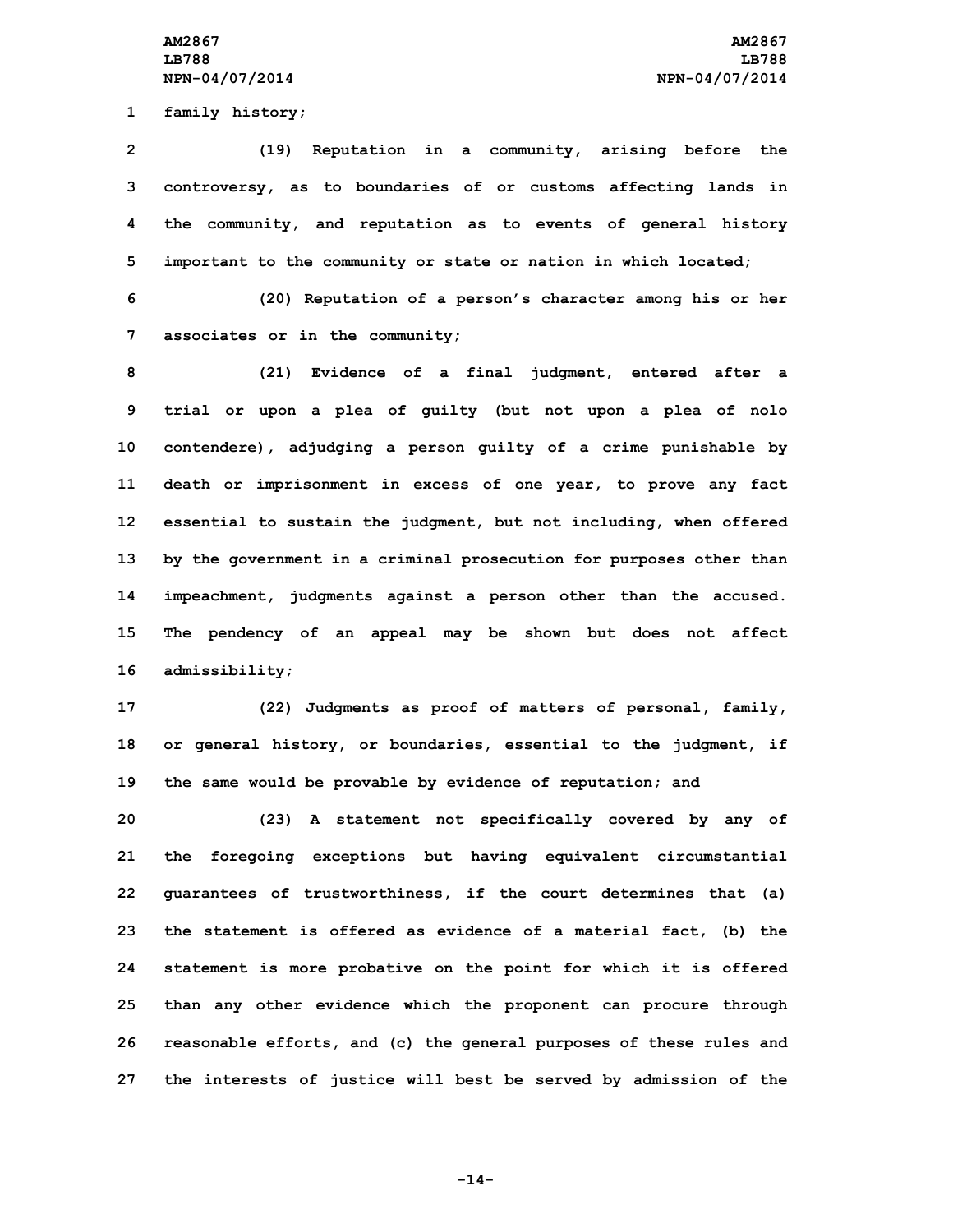**statement into evidence. <sup>A</sup> statement may not be admitted under this exception unless the proponent of it makes known to the adverse party, sufficiently in advance of the trial or hearing to provide the adverse party with <sup>a</sup> fair opportunity to prepare to meet it, his or her intention to offer the statement and the particulars of it, including the name and address of the declarant. Sec. 8. Section 30-2201, Revised Statutes Cumulative Supplement, 2012, is amended to read: 30-2201 Sections 30-2201 to 30-2902, 30-3901 to 30-3923, and 30-4001 to 30-4045 and section 9 of this act shall be known and may be cited as the Nebraska Probate Code. Sec. 9. (1) For purposes of this section: (a) Custodian means <sup>a</sup> bank, savings and loan association, credit union, or other institution acting as <sup>a</sup> lessor of <sup>a</sup> safe deposit box; and (b) Representative of <sup>a</sup> custodian means an authorized officer or employee of <sup>a</sup> custodian. (2)(a) If <sup>a</sup> decedent at the time of his or her death was <sup>a</sup> sole or last surviving joint lessee of <sup>a</sup> safe deposit box, the custodian shall, prior to notice that <sup>a</sup> personal representative or special administrator has been appointed for such decedent's estate, allow access to the safe deposit box to determine whether the safe deposit box contains an instrument that appears to be an original will of the decedent, <sup>a</sup> deed to <sup>a</sup> burial plot, or burial instructions. The following persons may have such access: (i) <sup>A</sup> person who presents an affidavit described in**

**27 subsection (4) of this section that affiant reasonably believes**

**-15-**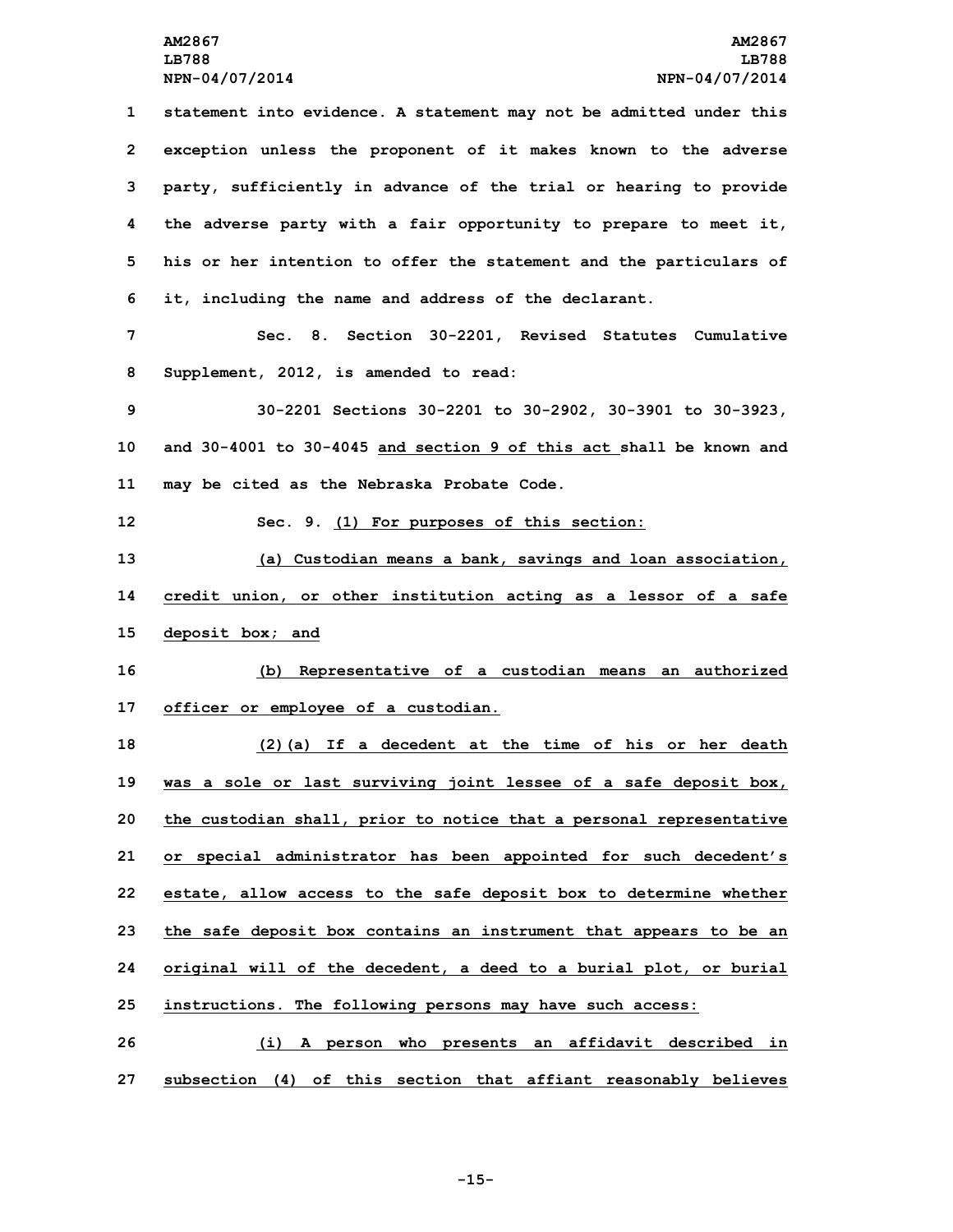**LB788 LB788 NPN-04/07/2014 NPN-04/07/2014 that he or she is either (A) an heir at law of the decedent, (B) <sup>a</sup> devisee of the decedent or <sup>a</sup> person nominated as <sup>a</sup> personal representative as shown in <sup>a</sup> photocopy of <sup>a</sup> will which is attached to such affidavit, or (C) the agent or attorney specifically authorized in writing by <sup>a</sup> person described in subdivision (2)(a)(i)(A) or (B) of this section; or (ii) <sup>A</sup> person who, under the terms of the safe deposit box lease or <sup>a</sup> power of attorney at the time of the decedent's death, was legally permitted to enter the safe deposit box, unless otherwise provided by the lease or the power of attorney. (b) If <sup>a</sup> person described in subdivision (2)(a) of this section desires access to <sup>a</sup> safe deposit box but does not possess <sup>a</sup> key to the box, the custodian may open the safe deposit box by any means necessary at the person's request and expense or the custodian may require the person to obtain <sup>a</sup> court order for the custodian to open the safe deposit box at the requesting person's expense. The custodian shall retain, in <sup>a</sup> secure location at such person's expense, the contents of the box other than <sup>a</sup> purported will, deed to <sup>a</sup> burial plot, and burial instructions. <sup>A</sup> custodian shall deliver <sup>a</sup> purported will as described in subdivision (5)(b) of this section. <sup>A</sup> person described in subdivision (2)(a)(i) of**

 **this section may remove <sup>a</sup> deed to <sup>a</sup> burial plot and burial instructions that are not part of <sup>a</sup> purported will pursuant to subdivision (5)(d) of this section, and the custodian shall not prevent the removal. Expenses incurred by <sup>a</sup> custodian or by the person seeking the documents pursuant to this section shall be considered an estate administration expense.**

**-16-**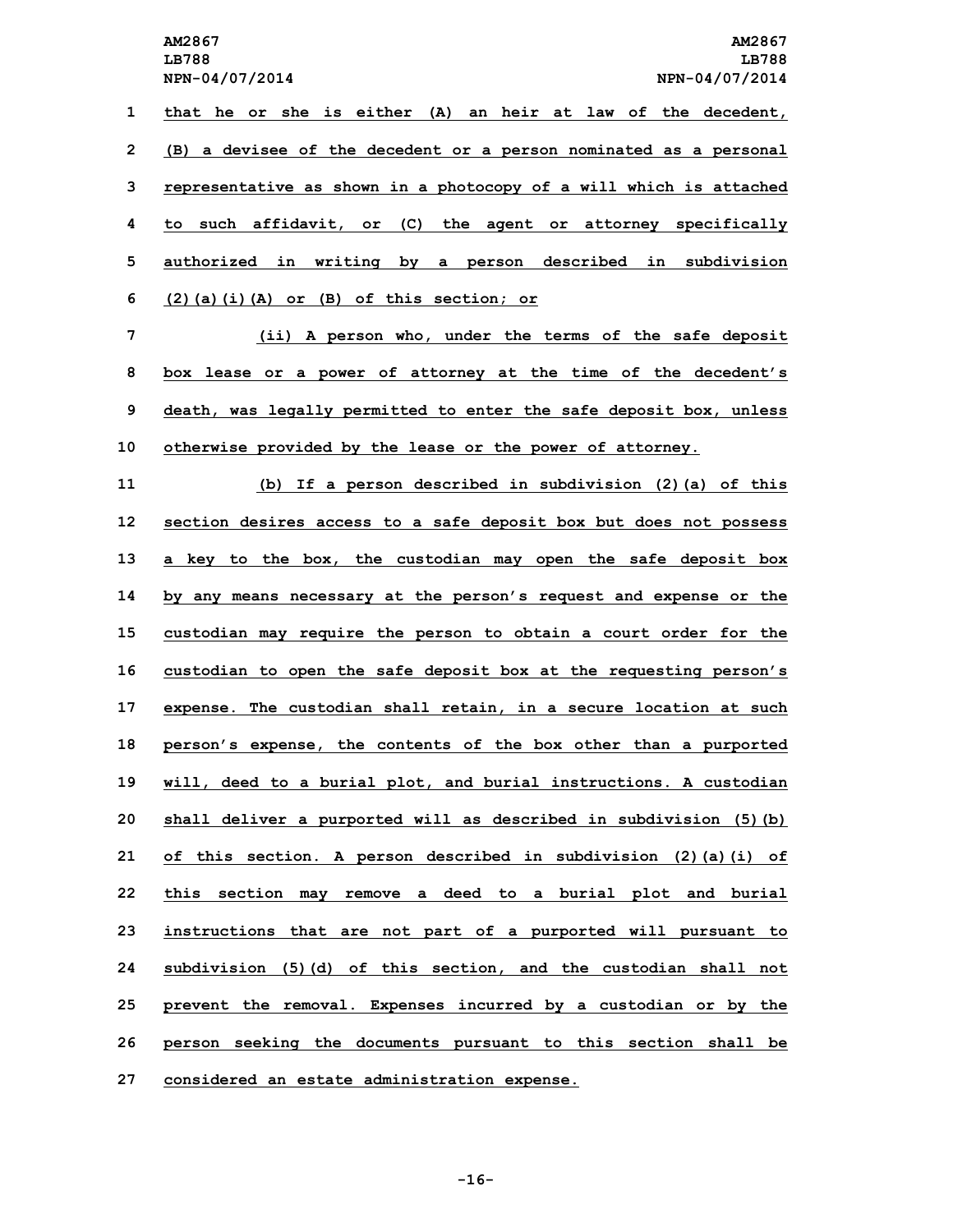**AM2867 AM2867 LB788 LB788 NPN-04/07/2014 NPN-04/07/2014 (3) <sup>A</sup> representative of the custodian shall be present during the entry of <sup>a</sup> safe deposit box pursuant to this section. (4) The affidavit referred to in subdivision (2)(a)(i) of this section shall state: (a) That the sole or last surviving lessor of <sup>a</sup> safe deposit box has died and the date of his or her death, and <sup>a</sup> copy of the death certificate shall be attached; (b) If the person submitting the affidavit is an attorney or agent of the affiant, that such appointment is for the purpose of accompanying the opening of the safe deposit box. In lieu of this statement, the appointment shall accompany the affidavit; and (c) That the affiant: (i)(A) Is an heir at law of the deceased lessor and <sup>a</sup> description of such person's relationship to the deceased lessor; (B) Is reasonably thought to be <sup>a</sup> devisee of the decedent based on the provisions of <sup>a</sup> will, <sup>a</sup> photocopy of which is submitted with the affidavit; or (C) Is reasonably thought to be nominated as personal representative pursuant to the terms of <sup>a</sup> will, <sup>a</sup> photocopy of which is submitted with the affidavit; (ii) Swears or affirms that all statements in the affidavit are true and material and further acknowledges that any false statement may subject the person to penalties relating to perjury under section 28-915; and (iii) Has no knowledge of an application or petition for the appointment of <sup>a</sup> personal representative pending or granted in**

**27 any jurisdiction.**

**-17-**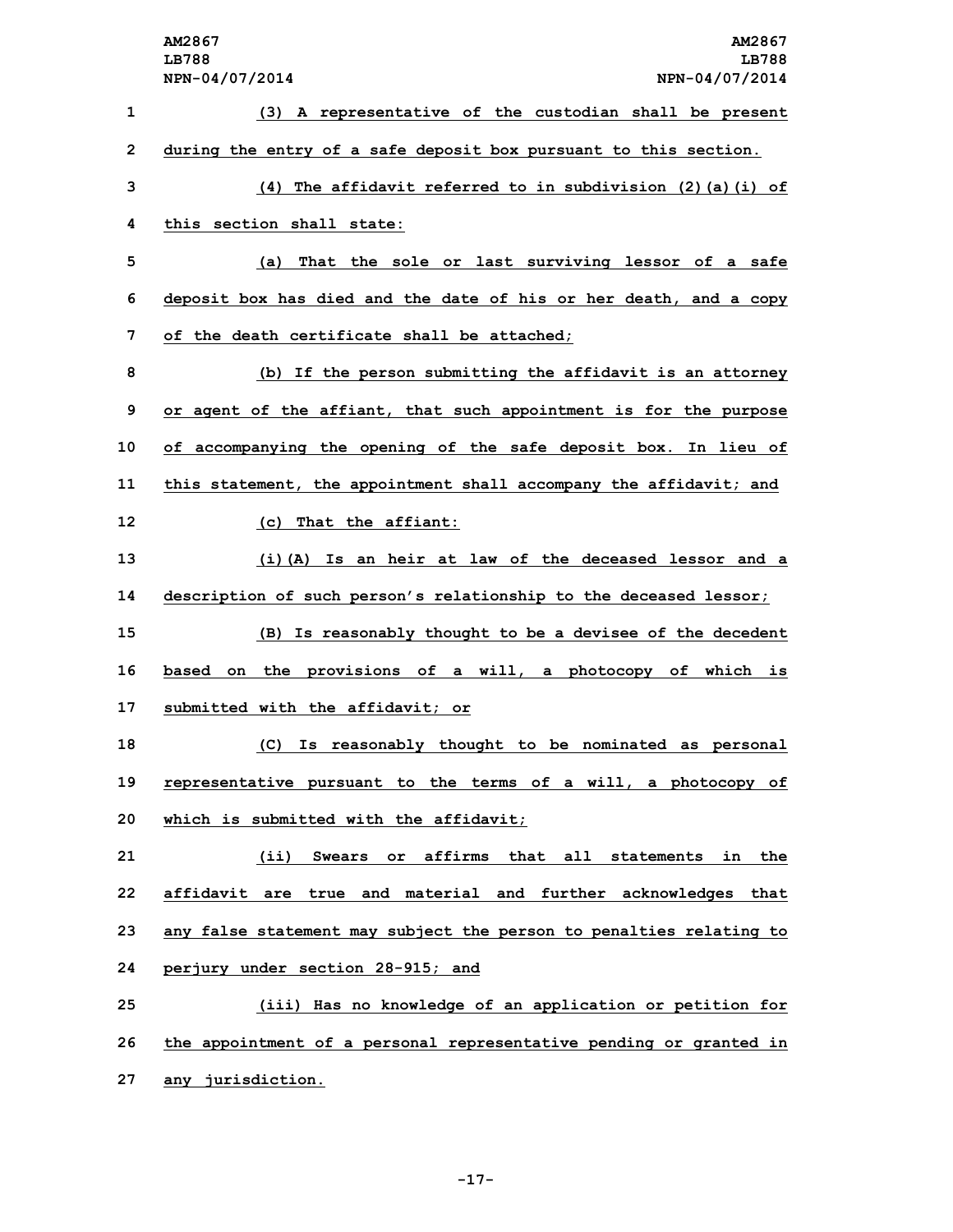**(5)(a) If an instrument purporting to be <sup>a</sup> will is found in <sup>a</sup> safe deposit box as the result of an entry pursuant to subsection (2) of this section, the representative of the custodian shall remove the purported will.**

 **(b) The custodian shall mail the purported will by registered or certified mail or deliver the purported will in person to the clerk of the county court of the county in which the decedent was a resident. If the custodian is unable to determine the county of residence of the decedent, the custodian shall mail the purported will by registered or certified mail or deliver the purported will in person to the office of the clerk of the county court of the county in which the safe deposit box is located.**

 **(c) At the request of the person or persons authorized to have access to the safe deposit box under subsection (2) of this section, the representative of the custodian shall copy each purported will of the decedent, at the expense of the requesting person, and shall deliver the copy of each purported will to the person, or if directed by the person, to the person's agent or attorney. In copying any purported will, the representative of the custodian shall not remove any staples or other fastening devices or disassemble the purported will in any way.**

 **(d) If the safe deposit box contains <sup>a</sup> deed to <sup>a</sup> burial plot or burial instructions that are not <sup>a</sup> part of <sup>a</sup> purported will, the person or persons authorized to have access to the safe deposit box under subsection (2) of this section may remove these instruments or request that the representative of the custodian copy the deed to the burial plot or burial instructions at the**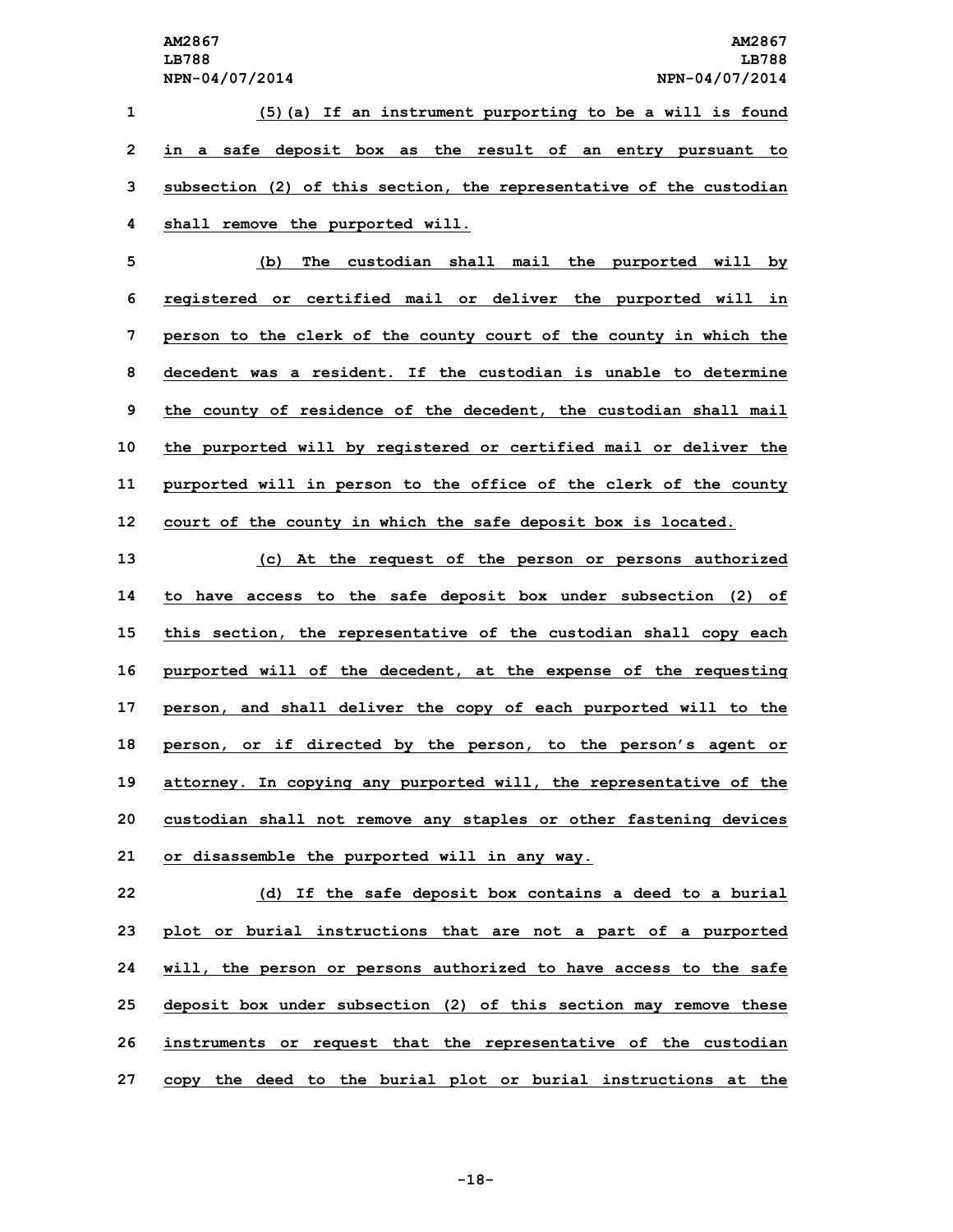**1 expense of the requesting person.**

 **(6) This section does not limit the right of <sup>a</sup> personal representative or <sup>a</sup> special administrator for the decedent, or <sup>a</sup> successor of the decedent pursuant to section 30-24,125, to have access to the safe deposit box as otherwise provided by law. (7) Unless limited by the safe deposit box lease, <sup>a</sup> surviving co-lessee of the safe deposit box may continue to enter the safe deposit box notwithstanding the death of the decedent. (8) <sup>A</sup> custodian shall not be liable to <sup>a</sup> person for an action taken pursuant to this section or for <sup>a</sup> failure to act in accordance with the requirements of this section unless the action or failure to act is shown to have resulted from the custodian's bad faith, gross negligence, or intentional misconduct.**

**14 Sec. 10. Section 76-238.01, Reissue Revised Statutes of 15 Nebraska, is amended to read:**

 **76-238.01 (1) Any interest in real property capable of being transferred may be mortgaged to secure (a) existing debts or obligations, to secure (b) debts or obligations created simultaneously with the execution of the mortgage, to secure (c) future advances necessary to protect the security, and to secure even though such future advances cause the total indebtedness to exceed the maximum amount stated in the mortgage, or (d) any future advances to be made at the option of the parties in any amount unless, except as otherwise provided under subsection (2) or (3) of this section, <sup>a</sup> maximum amount of total indebtedness to be secured is stated in the mortgage. At no time shall the secured principal future advances, not including sums advanced to protect**

**-19-**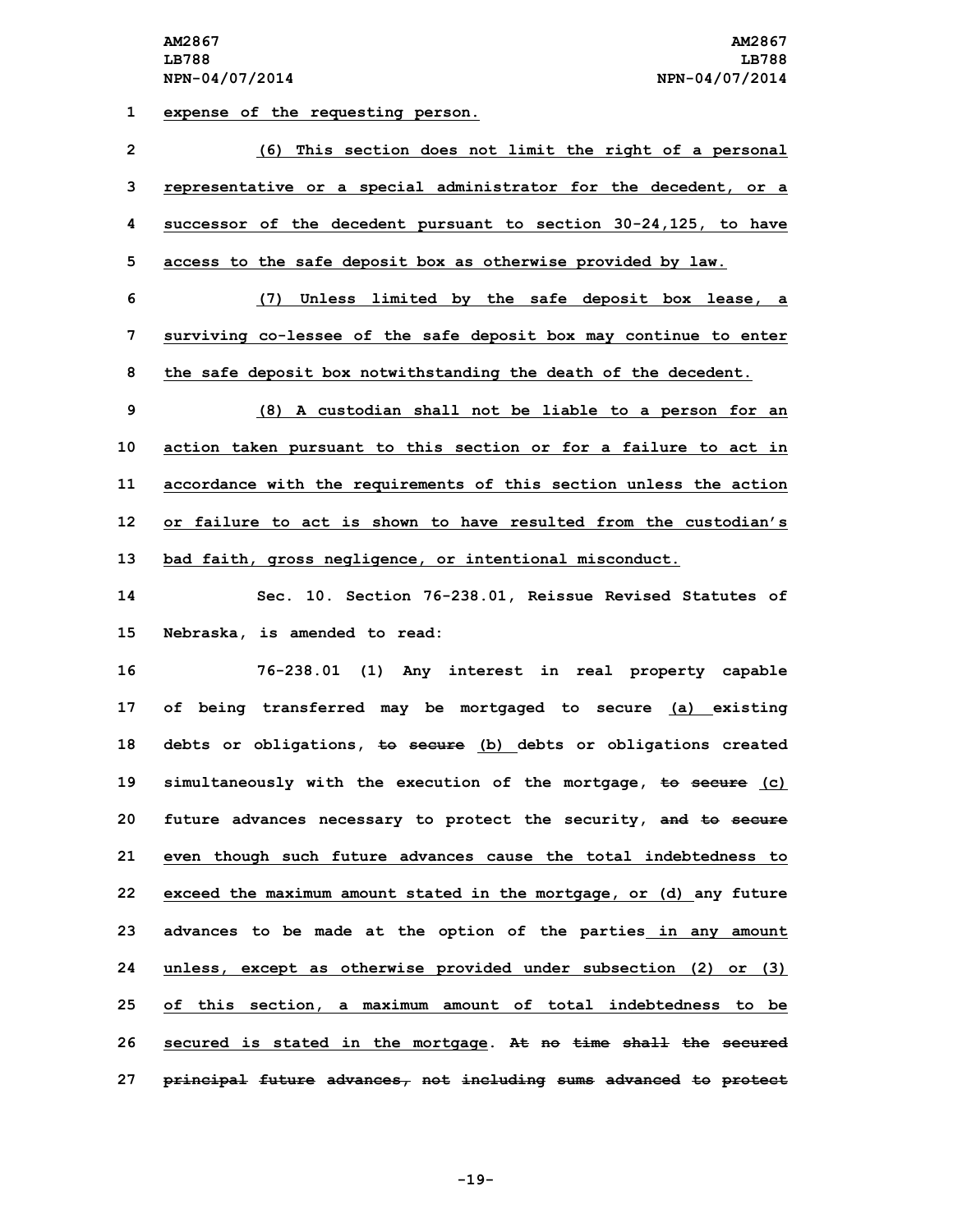**the security, exceed <sup>a</sup> total amount or percentage of <sup>a</sup> total amount stated in the mortgage. If the mortgage authorizes advances by <sup>a</sup> percentage of the mortgage amount, such advances shall not exceed that authorized percentage. All such debts, obligations, and future advances shall, from the time the mortgage is filed for record as provided by law, be secured by such mortgage equally with and have the same priority over the rights of all persons who subsequent to the recording of such mortgage acquire any rights in or liens upon the mortgaged real estate as the debts and obligations secured thereby at the time of the filing of the mortgage for record, except that (a) the mortgagor or his or her successor in title is hereby authorized to file for record, and the same shall be recorded, <sup>a</sup> notice limiting the amount of optional future advances secured by such mortgage to not less than the amount advanced actually at the time of such filing, and <sup>a</sup> copy of such filing shall be filed with the mortgagee, and (b) if any optional future advance shall be made by the mortgagee to the mortgagor or his or her successor in title after written notice of any mortgage, lien, or claim against such real property, or after written notice of labor commenced or material furnished or contracted to be commenced or furnished on such real property which is junior to such mortgage, then the amount of such advance shall be junior to such mortgage, lien, or claim, including <sup>a</sup> claim for materials delivered or labor performed which is ultimately filed as <sup>a</sup> construction lien and of which such written notice was given. (2) Future advances necessary to protect the security**

**27 shall include, but not be limited to, advances for payment of**

**-20-**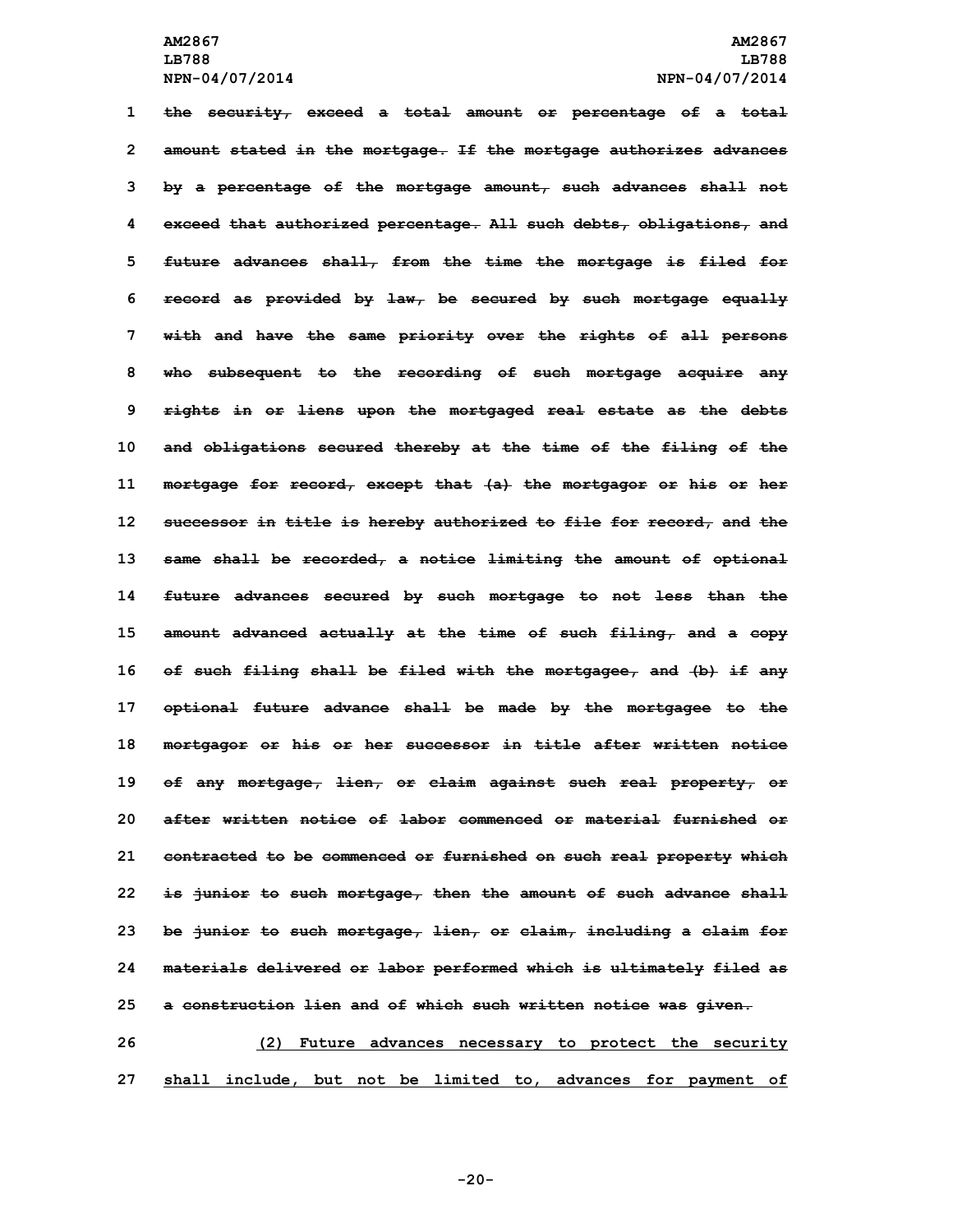**LB788 LB788**

 **real property taxes, special assessments, prior liens, hazard insurance premiums, maintenance charges imposed under <sup>a</sup> condominium declaration or other covenant, and costs of repair, maintenance, or improvements. Future advances necessary to protect the security are secured by the mortgage and have the priority specified in subsection (3) of this section.**

 **(3)(a) Except as provided in subdivision (b) of this subsection, all items identified in subsection (1) of this section are equally secured by the mortgage from the time of filing the mortgage as provided by law and have the same priority as the mortgage over the rights of all other persons who acquire any rights in or liens upon the mortgaged real property subsequent to the time the mortgage was filed.**

 **(b)(i) The mortgagor or his or her successor in title may limit the amount of optional future advances secured by the mortgage under subdivision (1)(d) of this section by filing <sup>a</sup> notice for record in the office of the register of deeds of each county in which the mortgaged real property or some part thereof is situated. <sup>A</sup> copy of such notice shall be sent by certified mail to the mortgagee at the address of the mortgagee set forth in the mortgage or, if the mortgage has been assigned, to the address of the most recent assignee reflected in <sup>a</sup> recorded assignment of the mortgage. The amount of such secured optional future advances shall be limited to not less than the amount actually advanced at the time of receipt of such notice by the mortgagee.**

**26 (ii) If any optional future advance is made by the 27 mortgagee to the mortgagor or his or her successor in title**

**-21-**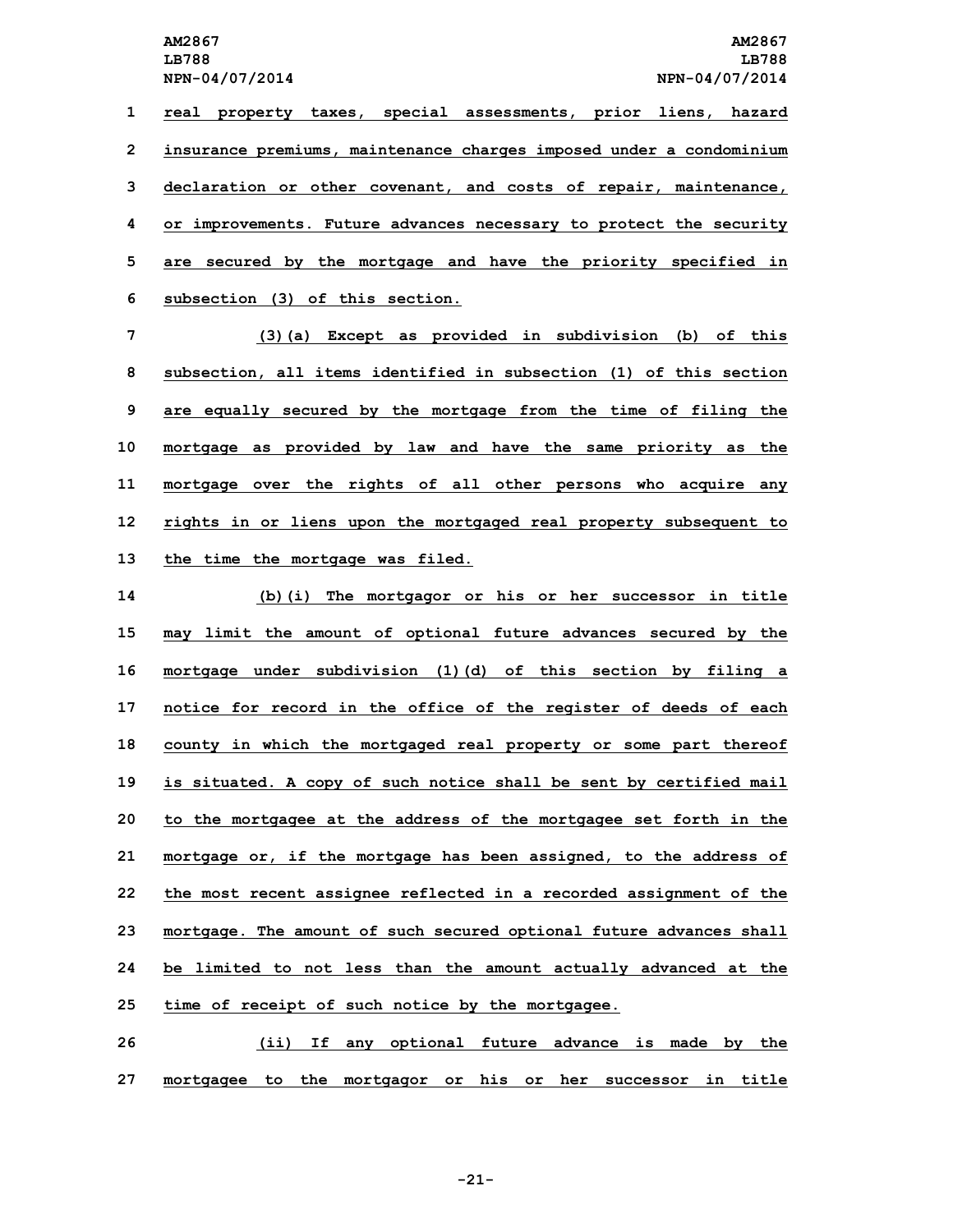**after receiving written notice of the filing for record of any trust deed, mortgage, lien, or claim against such mortgaged real property, then the amount of such optional future advance shall be junior to such trust deed, mortgage, lien, or claim. The notice under this subdivision shall be sent by certified mail to the mortgagee at the address of the mortgagee set forth in the mortgage or, if the mortgage has been assigned, to the address of the most recent assignee reflected in <sup>a</sup> recorded assignment of the mortgage. (iii) Subdivisions (b)(i) and (ii) of this subsection shall not limit or determine the priority of optional future advances as against construction liens governed by section 52-139. (2) (4) The reduction to zero or elimination of the debt**

 **evidenced by the instruments authorized in this section shall not invalidate the operation of this section as to any future advances unless <sup>a</sup> notice or release to the contrary is filed for record as provided by law.**

**17 Sec. 11. Section 76-1002, Revised Statutes Cumulative 18 Supplement, 2012, is amended to read:**

 **76-1002 (1) Transfers in trust of real property may be made to secure (a) existing debts or obligations, (b) debts or obligations created simultaneously with the execution of the trust deed, (b) (c) future advances necessary to protect the security, (c) even though such future advances cause the total indebtedness to exceed the maximum amount stated in the trust deed, (d) any future advances to be made at the option of the parties, in any amount unless, except as otherwise provided under subsection (2) or (3) of this section, <sup>a</sup> maximum amount of total indebtedness to be**

**-22-**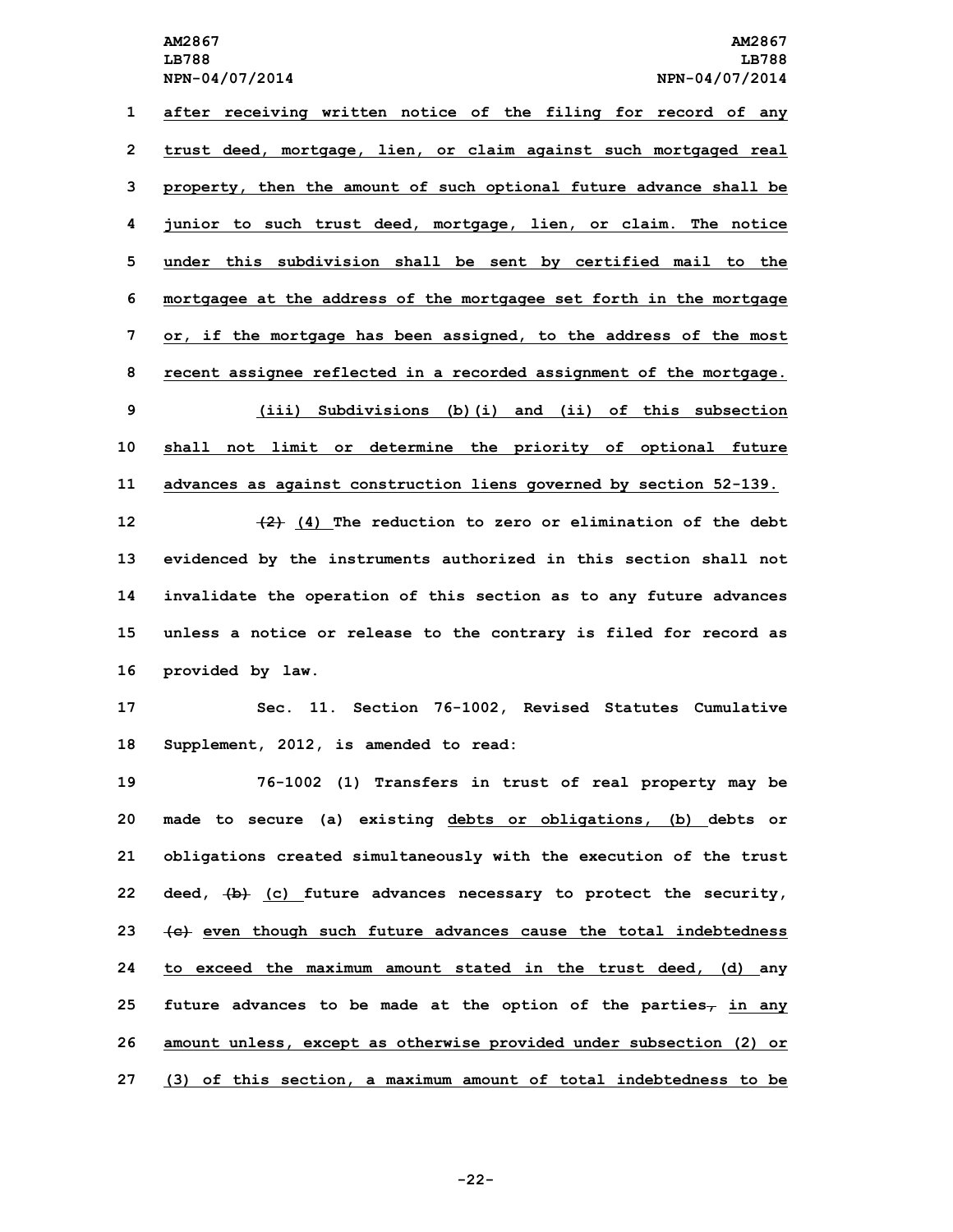**1 secured is stated in the trust deed, or (d) (e) the performance 2 of an obligation of any other person named in the trust deed to <sup>a</sup> 3 beneficiary.**

 **(2) Future advances necessary to protect the security shall include, but not be limited to, advances for payment of real property taxes, special assessments, prior liens, hazard insurance premiums, maintenance charges imposed under <sup>a</sup> condominium declaration or other covenant, and costs of repair, maintenance, or improvements. Future advances necessary to protect the security are secured by the trust deed and shall have the priority specified in subsection (3) of this section.**

 **(3)(a) Except as provided in subdivision (b) of this subsection, all items identified in subsection (1) of this section are equally secured by the trust deed from the time of filing the trust deed as provided by law and have the same priority as the trust deed over the rights of all other persons who acquire any rights in or liens upon the trust property subsequent to the time the trust deed was filed.**

 **(b)(i) The trustor or his or her successor in title may limit the amount of optional future advances secured by the trust deed under subdivision (1)(c) (1)(d) of this section by filing <sup>a</sup> notice for record in the office of the register of deeds of each county in which the trust property or some part thereof is situated. <sup>A</sup> copy of such notice shall be sent by certified mail to the beneficiary at the address of the beneficiary set forth in the trust deed or, if the trust deed has been assigned, to the address of the most recent assignee reflected in <sup>a</sup> recorded assignment of**

**-23-**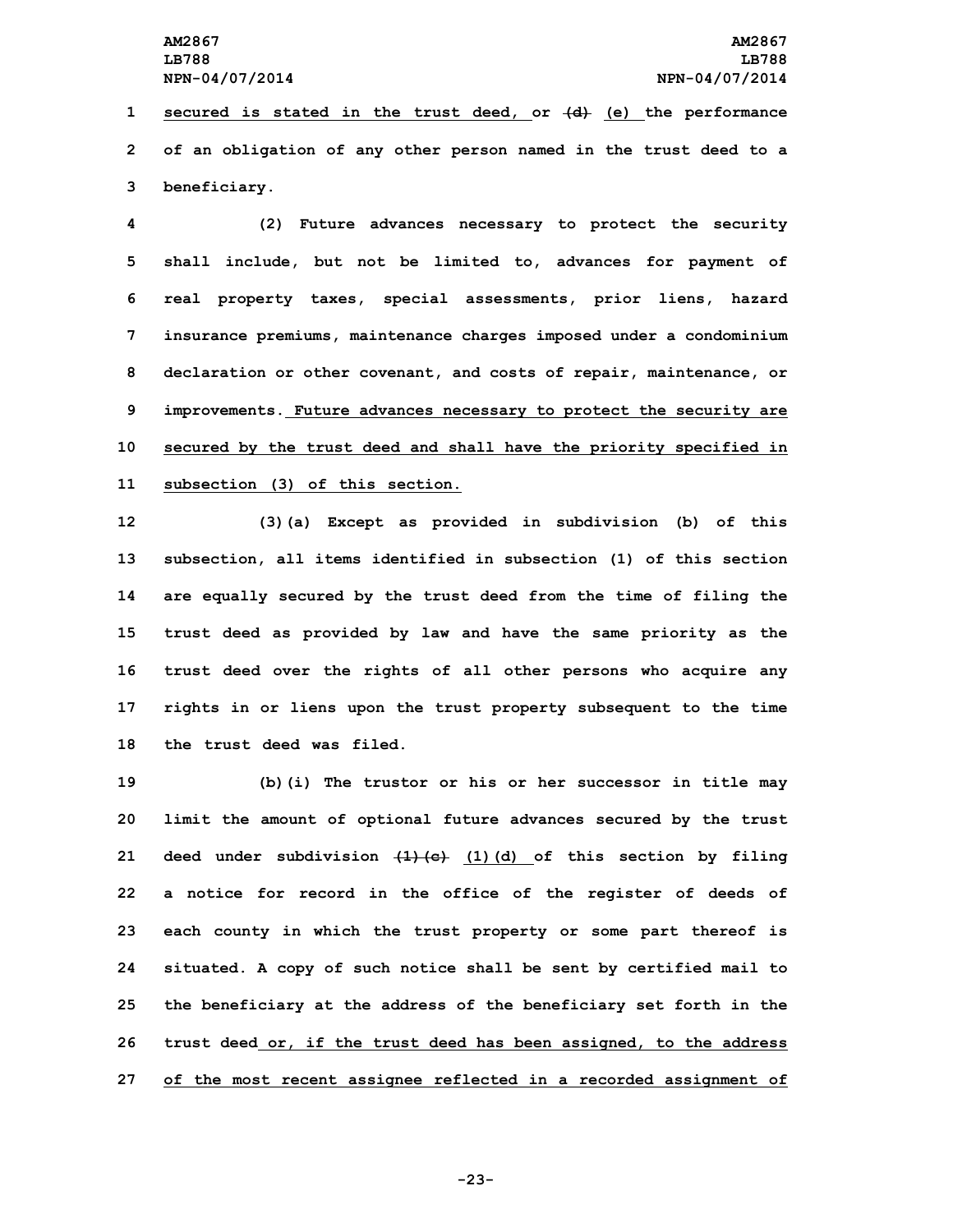## **AM2867 AM2867 LB788 LB788 NPN-04/07/2014 NPN-04/07/2014**

**1 the trust deed. The amount of such secured optional future advances 2 shall be limited to not less than the amount actually advanced at 3 the time of receipt of such notice by the beneficiary.**

 **(ii) If any optional future advance is made by the beneficiary to the trustor or his or her successor in title after receiving written notice of the filing for record of any trust deed, mortgage, lien, or claim against such trust property, then the amount of such optional future advance shall be junior to such trust deed, mortgage, lien, or claim. The notice under this subdivision shall be sent by certified mail to the beneficiary at the address of the beneficiary set forth in the trust deed or, if the trust deed has been assigned, to the address of the most recent assignee reflected in <sup>a</sup> recorded assignment of the trust deed.**

**14 (iii) Subdivisions (b)(i) and (ii) of this subsection 15 shall not limit or determine the priority of optional future 16 advances as against construction liens governed by section 52-139.**

 **(4) The reduction to zero or elimination of the obligation evidenced by any of the transfers in trust authorized by this section shall not invalidate the operation of this section as to any future advances unless <sup>a</sup> notice or release to the contrary is filed for record as provided by law. All right, title, interest, and claim in and to the trust property acquired by the trustor or his or her successors in interest subsequent to the execution of the trust deed shall inure to the trustee as security for the obligation or obligations for which the trust property is conveyed in like manner as if acquired before execution of the trust deed. Sec. 12. The Revisor of Statutes shall assign section 9**

**-24-**